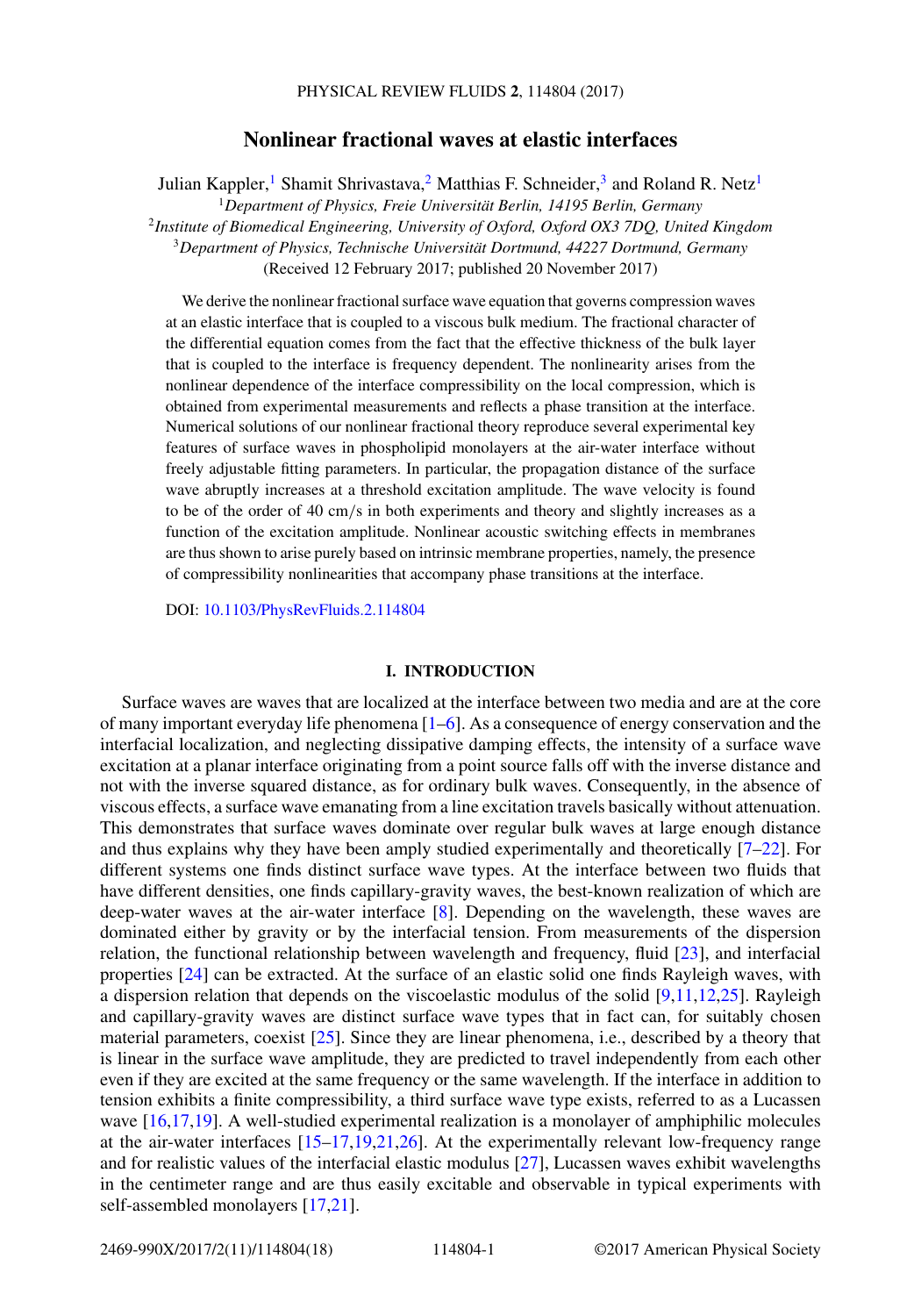# KAPPLER, SHRIVASTAVA, SCHNEIDER, AND NETZ

Waveguiding phenomena in monolayers have recently received focal attention because of the possible connection to nerve-pulse propagation [\[28](#page-15-0)[–33\]](#page-16-0), cell-membrane-mediated acoustic cell communication [\[28](#page-15-0)[,34–36\]](#page-16-0), and pressure-pulse-induced regulation of membrane protein function [\[29,](#page-15-0)[37,38\]](#page-16-0). One exciting recent finding was the discovery of nonlinear wave switching phenomena in a simple system of a dipalmitoylphosphatidylcholine (DPPC) lipid monolayer spread on the air-water interface [\[29\]](#page-15-0). In the experiments, the wave propagation speed and the wave attenuation were demonstrated to depend in a highly nonlinear fashion on the excitation amplitude, showing almost all-or-nothing behavior: Only above a certain threshold of the excitation amplitude does wave propagation set in, while below that threshold wave transmission is experimentally almost negligible [\[29\]](#page-15-0). Such a nonlinear switching phenomenon offers a multitude of exciting applications and interpretations, in particular since it has been known for a long time that nerve pulse propagation is always accompanied by a mechanical displacement traveling in the axon membrane [\[30,](#page-15-0)[39–41\]](#page-16-0). In that connection, it should be noted that many membrane proteins are pressure sensitive [\[37,38\]](#page-16-0), so the existence of nonlinear acoustic phenomena in membranes constitutes an exquisite opportunity for smart membrane-based regulation and information processing applications [\[36,42,43\]](#page-16-0).

The theoretical description of such nonlinear surface wave phenomena is challenging for several reasons. First of all, the dispersion relation between wave frequency  $\omega$  and wave number  $k = 2\pi/\lambda$ that describes small-amplitude linear surface waves can generally be written as

$$
k^2 \sim \omega^\alpha,\tag{1}
$$

where we define the dispersion exponent  $\alpha$  that allows one to classify surface wave equations. For normal compression waves one has  $\alpha = 2$  and thus the frequency is linearly related to the wave vector. However, for surface waves one typically finds  $\alpha \neq 2$ . For gravity waves  $\alpha = 4$ , for capillary waves  $\alpha = 4/3$ , and for Lucassen waves one has  $\alpha = 3/2$  [\[16,](#page-15-0)[44\]](#page-16-0).

Nonlinear wave effects (i.e., effects that are nonlinear in the wave amplitude) cannot be simply added on the level of a dispersion relation, since a dispersion relation is obtained by Fourier transforming a linear wave equation and by construction is restricted to the linear regime. Rather, nonlinear effects in the wave amplitude are only captured by a properly derived nonlinear differential equation in terms of the local perturbation field that describes the microscopic wave propagation. This is why in previous theoretical treatments of nonlinear surface waves, the starting point was typically the standard wave equation with  $\alpha = 2$  and nonlinear effects were introduced phenomenologically [\[31,](#page-15-0)[35,45\]](#page-16-0). It is altogether not clear whether this constitutes an accurate theoretical framework for the description of nonlinear surface compression waves, which Lucassen predicted to have  $\alpha = 3/2$ . On the other hand, hitherto no real-space differential equation for the Lucassen dispersion relation had been derived.

In this article we first derive the linear real-space equation that describes Lucassen surface waves from standard hydrodynamics. We show that these waves are described by a so-called fractional wave equation, which is a differential equation with a fractional, i.e., noninteger, time derivative. Although linear fractional wave equations have been amply described in the literature [\[46–52\]](#page-16-0), until now no derivation of such an equation based on physical first principles had been available.

In a second step, we also include nonlinear effects in the wave amplitude by accounting for the nonlinear interfacial compressibility. The necessary material parameters are taken from our experimental measurements of the interfacial compressibility of DPPC monolayers at the air-water interface. We show that nonlinear effects become dominant for monolayers close to a phase transition, where the two-dimensional elastic modulus (the inverse compressibility) becomes small or even vanishes, thus explaining previous experimental observations [\[29\]](#page-15-0). We solve our nonlinear fractional wave equation numerically and calculate the wave velocity and the compression amplitude as a function of the excitation amplitude. In agreement with experimental observations [\[29\]](#page-15-0), we find an abrupt decrease of wave damping accompanied by a mild increase in wave velocity above a threshold excitation amplitude. In this comparison, no fitting parameter is used; rather, we extract the nonlinear monolayer compressibility and all other parameters from our experimental measurements.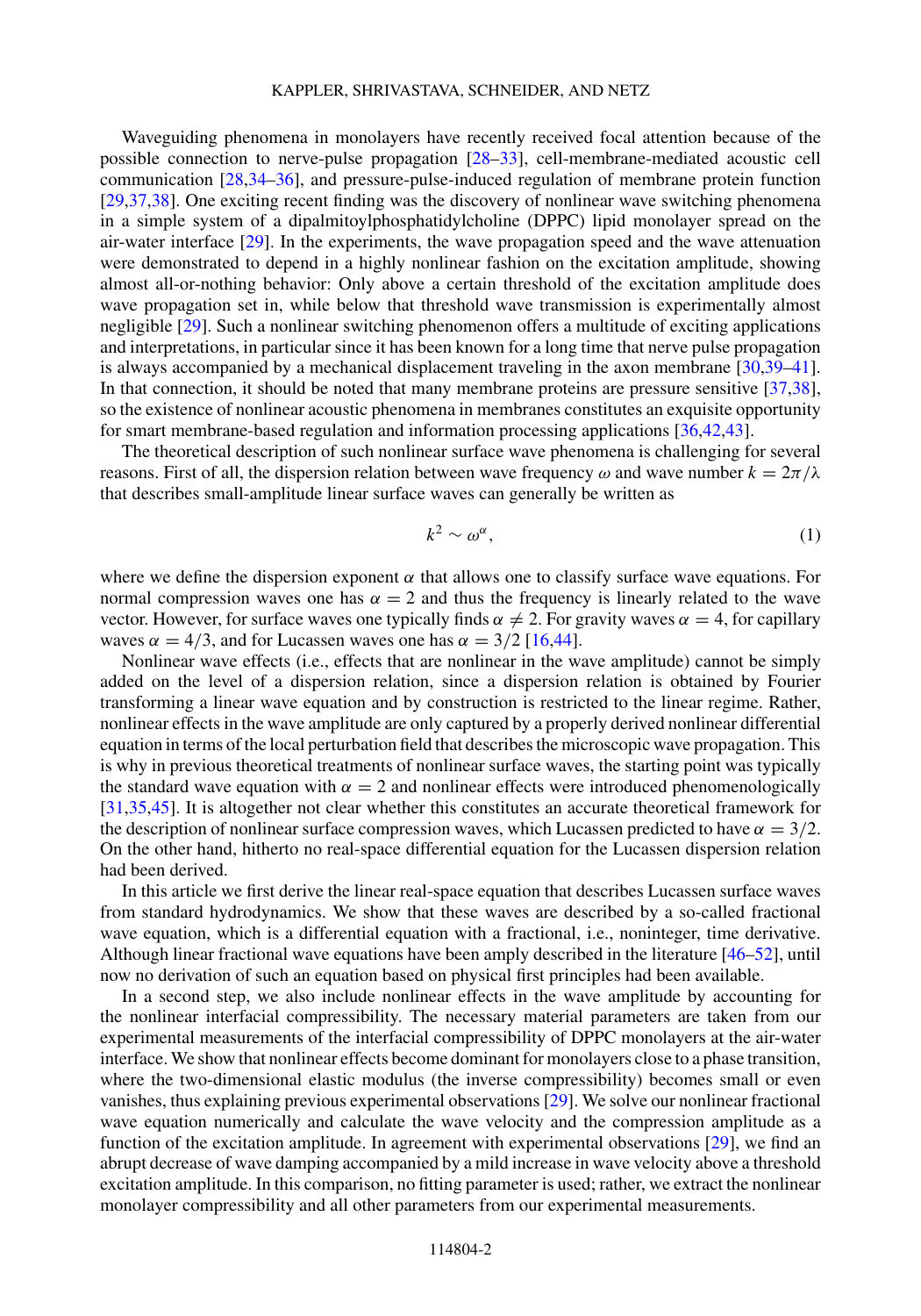<span id="page-2-0"></span>Our results show that acoustic phenomena at self-assembled phospholipid monolayers are quantitatively described by a nonlinear fractional wave equation derived from physical first principles. Since phospholipids at typical surface pressures are quite close to a phase transition accompanied by an anomalously high interfacial compressibility [\[53\]](#page-16-0), nonlinear effects are substantial and lead to a nonlinear dependence of the wave propagation properties on the excitation amplitude. This not only shows that phospholipid layers can guide the propagation of acoustic waves, but they can also process these waves in a nonlinear fashion. In this context it is interesting to note that biological membranes are actively maintained at a state close to a membrane phase transition [\[36,53,54\]](#page-16-0), so this nonlinear switching phenomenon could possibly play a crucial role in the communication between pressure-sensitive membrane proteins and other functional units situated in membranes. The resulting acoustic wave speed close to the threshold excitation amplitude is found to be about 40 cm*/*s in both experiments and theory. Remarkably, this speed is thus in a range comparable to the action potential speed in nonmyelinated axons [\[55](#page-16-0)[–58\]](#page-17-0). The present work should be viewed as a fundamental step in understanding the relation between the acoustic nonlinear membrane wave, treated in this article, and the electrochemically generated action potential, described by the nonlinear Hodgkin-Huxley equations [\[59\]](#page-17-0).

The structure of this article is as follows. We first sketch the derivation of the dispersion relation for Lucassen waves using linearized theory. We then convert this dispersion relation into a corresponding fractional wave equation. We present a simple physical interpretation of the fractional derivative that appears in the differential equation in terms of the frequency-dependent coupling range of the surface wave to the underlying bulk fluid. It is important to note that the linear fractional wave equation is also systematically derived from interfacial momentum conservation, which is detailed in the Supplemental Material (SM) [\[60\]](#page-17-0). In a second step we include nonlinear effects by accounting for the change of the monolayer compressibility due to the local monolayer density change that accompanies a finite-amplitude surface wave. The resulting nonlinear fractional wave equation is numerically solved in an interfacial geometry that closely mimics the experimental setup used to study surface waves in monolayers at the air-water interface [\[29\]](#page-15-0). Finally, we compare numerical predictions for the wave velocity and the wave damping with experimental results. This comparison is done without any fitting parameters, as all model parameters are extracted from experiments. The experimental wave speed of about 40 cm*/*s is very accurately reproduced by the theory. We also reproduce the sudden change of the surface wave propagation properties at a threshold excitation amplitude and thus explain the nonlinear surface wave behavior in terms of the compressibility nonlinearity of a lipid monolayer.

#### **II. DERIVATION OF THE NONLINEAR FRACTIONAL SURFACE WAVE EQUATION**

### **A. Dispersion relation for Lucassen surface waves**

We here recapitulate the main steps in the derivation of the Lucassen dispersion relation [\[15,16,19\]](#page-15-0); complete details can be found in the SM [\[60\]](#page-17-0). We consider a semi-infinite incompressible Newtonian fluid in the half space  $z \leq 0$  with shear viscosity  $\eta$  and mass density  $\rho$ , covered by an interface at  $z = 0$  with two-dimensional excess mass density  $\rho_{2D}$ , and which responds elastically under compression, with elastic modulus (inverse compressibility)  $K_{2D}$  [\[15–17,19\]](#page-15-0) (see Fig. [1\)](#page-3-0). We neglect interfacial excess viscosity [\[61,62\]](#page-17-0) and bending rigidity [\[63,64\]](#page-17-0) effects in this work, which could easily be included in the derivation [\[60,65\]](#page-17-0).

We start with the linearized incompressible Navier-Stokes equation in the absence of external forces [\[44\]](#page-16-0)

$$
\rho \frac{\partial \vec{v}(\vec{r},t)}{\partial t} = -\vec{\nabla} P(\vec{r},t) + \eta \vec{\nabla}^2 \vec{v}(\vec{r},t), \tag{2}
$$

where  $\vec{v}(\vec{r},t)$  is the vectorial velocity field and  $P(\vec{r},t)$  is the pressure field. The gradient operator is defined as  $\overline{V} = (\partial/\partial x, \partial/\partial y, \partial/\partial z)$ , where the Cartesian coordinates are defined as  $\overrightarrow{r} = (x, y, z)$ . Note that in the linearized Navier-Stokes equation (2) we have neglected the convective term nonlinear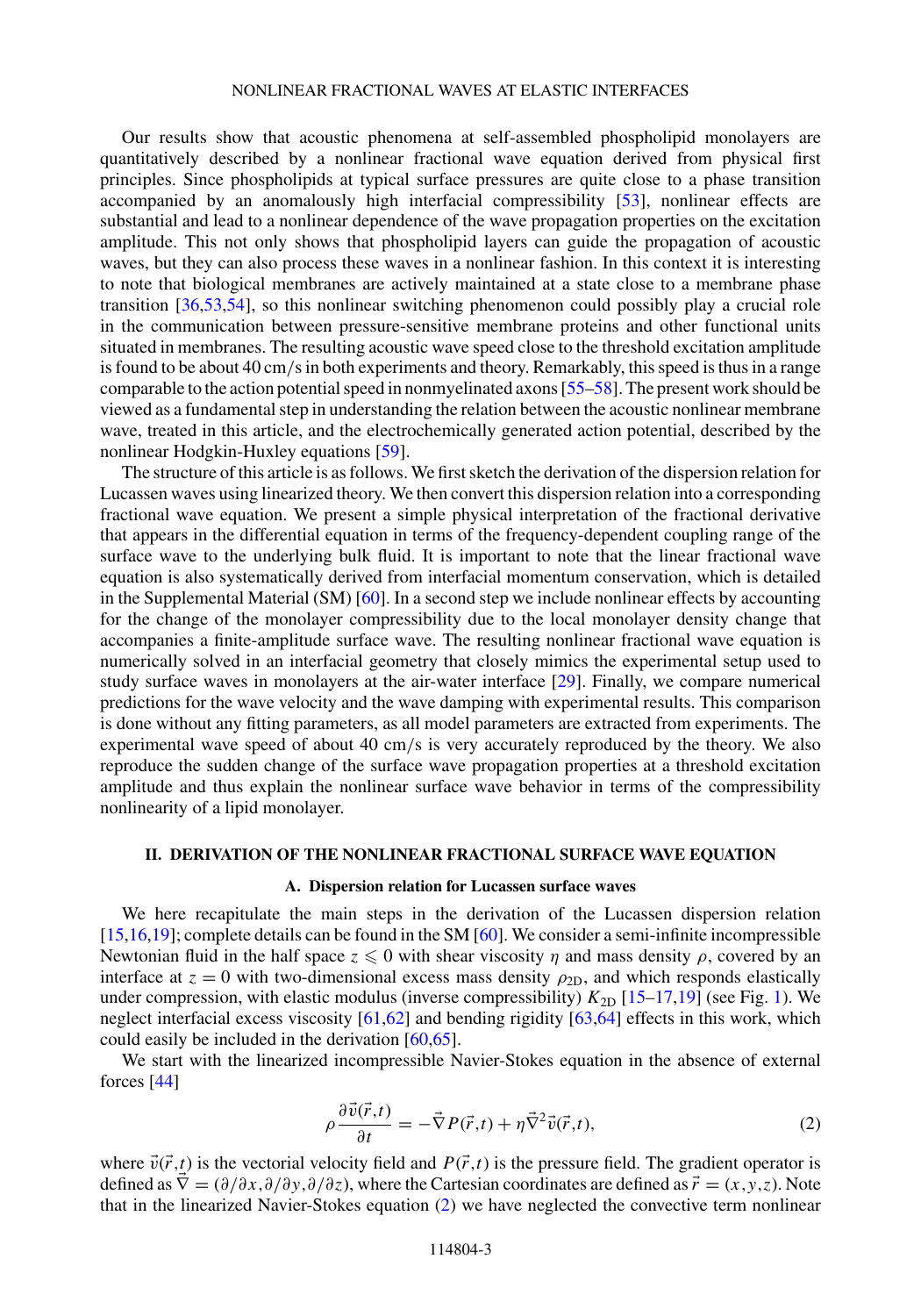<span id="page-3-0"></span>

FIG. 1. Displacement field of the Lucassen wave, given by Eqs. (4), (8), and (9). The decay lengths in both the *x* and *z* directions are shown in red, with *k* and  $\lambda_t$  given by Eqs. [\(14\)](#page-4-0) and [\(13\)](#page-4-0), respectively. For the bulk medium, water is used ( $\rho = 10^3$  kg/m<sup>3</sup> and  $\eta = 10^{-3}$  Pa s); the interface parameters are chosen appropriately for a DPPC monolayer ( $K_{2D} = 10$  mN/m and  $\rho_{2D} = 10^{-6}$  kg/m<sup>2</sup>). The shown solution has a frequency  $\omega = 100 \text{ s}^{-1}$ . Note the anisotropic scaling in the *x* and *z* directions and furthermore that the units in a similar plot in Ref. [\[25\]](#page-15-0) are wrong.

in the velocity field. This approximation is valid since, as we show in detail in the SM [\[60\]](#page-17-0), the nonlinear effects due to surface compression we will consider later on are much stronger than this convective term. Relating the velocity field to the time derivative of the displacement field  $\vec{u}(\vec{r},t)$  as

$$
\vec{v}(\vec{r},t) = \partial \vec{u}(\vec{r},t)/\partial t \tag{3}
$$

and decomposing the displacement field into the longitudinal and transversal parts according to

$$
\vec{u}(\vec{r},t) = \vec{\nabla}\Phi(\vec{r},t) + \vec{\nabla}\times\vec{\Psi}(\vec{r},t),\tag{4}
$$

one finds that the incompressibility condition  $\vec{\nabla} \cdot \vec{v}(\vec{r},t) = 0$  and the linearized Navier-Stokes equation [\(2\)](#page-2-0) can be rewritten as

$$
\vec{\nabla}^2 \Phi(\vec{r}, t) = 0,\tag{5}
$$

$$
\eta \vec{\nabla}^2 \vec{\Psi}(\vec{r}, t) = \rho \partial \vec{\Psi}(\vec{r}, t) / \partial t.
$$
\n(6)

Likewise, the pressure profile follows as

$$
P(\vec{r},t) = -\rho \partial^2 \Phi(\vec{r},t)/\partial t^2.
$$
 (7)

To solve Eqs. (5) and (6) for a wave of frequency  $\omega$  and wave number k that is localized in the *xy* plane and travels along the *x* direction, we make the harmonic wave ansatz  $[16]$ 

$$
\Phi(\vec{r},t) = \phi e^{z/\lambda_t} e^{i(kx - \omega t)},\tag{8}
$$

$$
\vec{\Psi}(\vec{r},t) = \hat{e}_y \psi e^{z/\lambda_t} e^{i(kx - \omega t)},\tag{9}
$$

where the prefactors  $\phi$  and  $\psi$  are the wave amplitudes and  $\hat{e}_y$  is the unit vector in the *y* direction. The decay lengths  $\lambda_l$  and  $\lambda_t$  describe the exponential decay of the longitudinal and transversal parts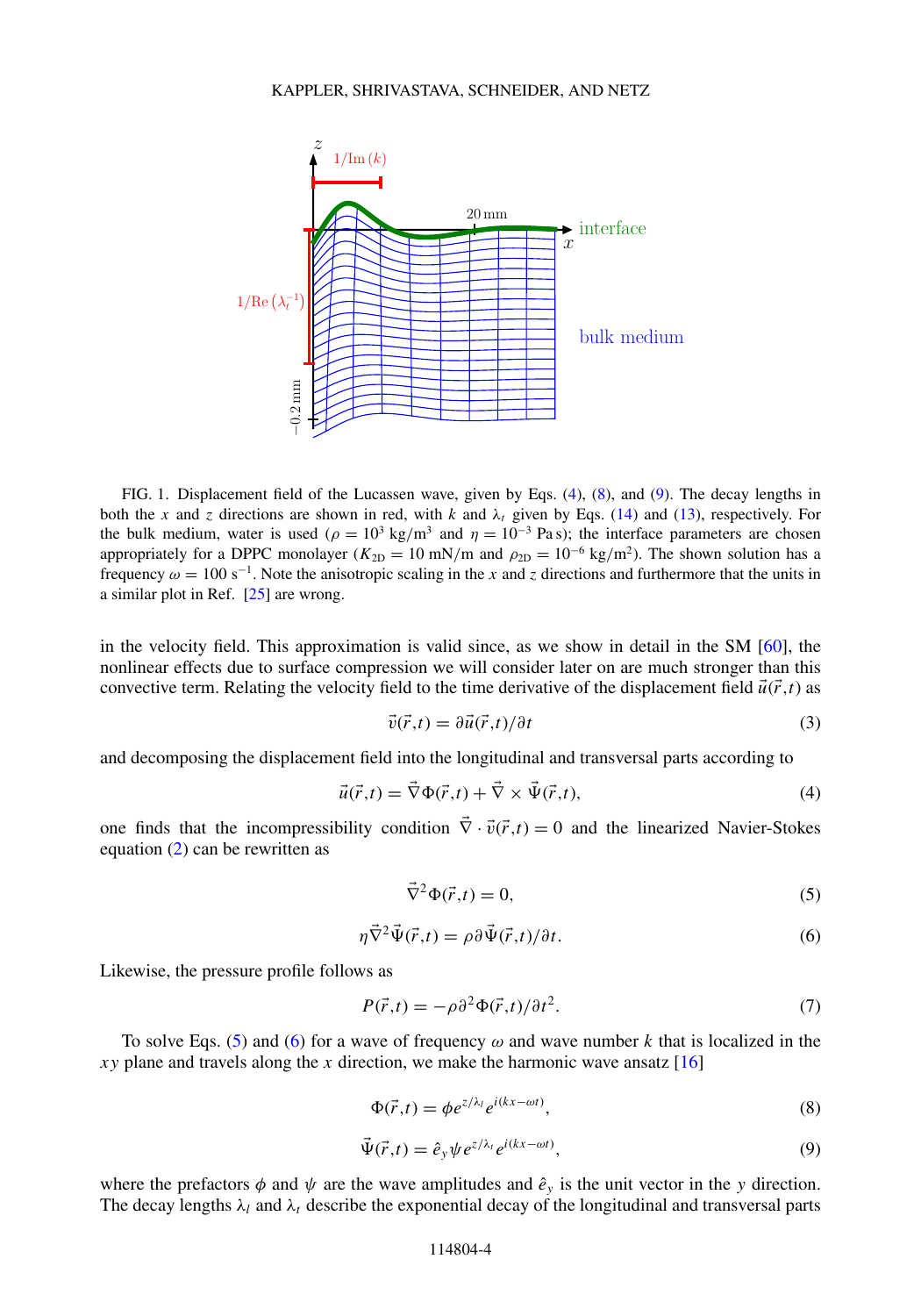<span id="page-4-0"></span>away from the interface (in the *z* direction) and follow from Eqs. [\(5\)](#page-3-0) and [\(6\)](#page-3-0) as

$$
\lambda_l^{-2} = k^2,\tag{10}
$$

$$
\lambda_t^{-2} = k^2 + \frac{-i\omega\rho}{\eta}.\tag{11}
$$

The ratio of the wave amplitudes  $\phi$  and  $\psi$  is fixed by the stress continuity boundary condition at the surface  $z = 0$ , which gives rise to a rather complicated dispersion relation (see the SM for a full derivation [\[60\]](#page-17-0)). In the long-wavelength limit, defined by the condition  $\rho \omega \gg \eta k^2$ , this dispersion relation simplifies to

$$
k^2 = \frac{\omega^2}{K_{2D}} (\rho_{2D} + \rho \lambda_t), \qquad (12)
$$

as derived in the SM [\[60\]](#page-17-0). In the same long-wavelength limit  $\rho \omega \gg \eta k^2$ , the expression for the transversal decay length  $(11)$  simplifies to

$$
\lambda_t = \sqrt{\frac{\eta}{-i\omega\rho}},\tag{13}
$$

so we finally obtain, by combining Eqs.  $(12)$  and  $(13)$ , the Lucassen dispersion relation

$$
k^2 = \frac{\omega^2}{K_{2\text{D}}} \left( \sqrt{\frac{i\rho\eta}{\omega}} + \rho_{2\text{D}} \right). \tag{14}
$$

This expression in fact constitutes a slight generalization of the standard Lucassen dispersion relation [\[16\]](#page-15-0) as it additionally contains the interfacial excess mass density  $\rho_{2D}$  [\[25\]](#page-15-0). This generalized dispersion relation is very useful for our discussion, since it allows us to distinguish two important physical limits: In case the coupling to the subphase vanishes, which can be achieved by sending either the bulk viscosity *η* or the bulk density  $\rho$  to zero, the first term on the right-hand side of Eq. (14) vanishes. In this limit we are left with the standard dispersion relation for an elastic wave that involves the elasticity and mass density parameters  $K_{2D}$  and  $\rho_{2D}$  of the interface. On the other hand, if the interfacial excess mass is neglected, i.e., for  $\rho_{2D} = 0$ , the classical Lucassen dispersion relation is obtained from Eq. (14). A simple physical interpretation of Eq. (14) will be presented in the next section.

#### **B. Linear fractional differential equation for Lucassen surface waves**

We now give a simple heuristic derivation of the linear fractional wave equation corresponding to the Lucassen wave. In the SM [\[60\]](#page-17-0), we provide a rigorous derivation based on momentum conservation and utilizing the stress continuity boundary conditions at the interface.

The key observation for arriving at a linear fractional wave equation is that the generalized Lucassen dispersion relation (14) can be rewritten as

$$
(ik)^{2}K_{2D} = (-i\omega)^{2}\rho_{2D} + (-i\omega)^{3/2}\sqrt{\rho\eta}
$$
\n(15)

or, using the approximate expression for the longitudinal decay length  $\lambda_t$ , which characterizes the vertical decay of the surface wave  $[60]$ , Eq.  $(13)$ , as

$$
(ik)^{2}K_{2D} = (-i\omega)^{2}(\rho_{2D} + \lambda_{t}\rho).
$$
\n(16)

The latter equation allows for a simple physical interpretation: The effective area mass density of the interface is given by the sum of the interfacial excess mass density  $\rho_{2D}$  and the area mass density of the bulk fluid layer that via viscosity is coupled to the interface. The area mass density of the coupled bulk fluid layer is  $\lambda_t \rho$ , which is the product of the surface wave decay length  $\lambda_t$  and the bulk mass density  $\rho$ . The fractional exponent in Eq. (15) emerges because the decay length  $\lambda_t$  in Eq. (13)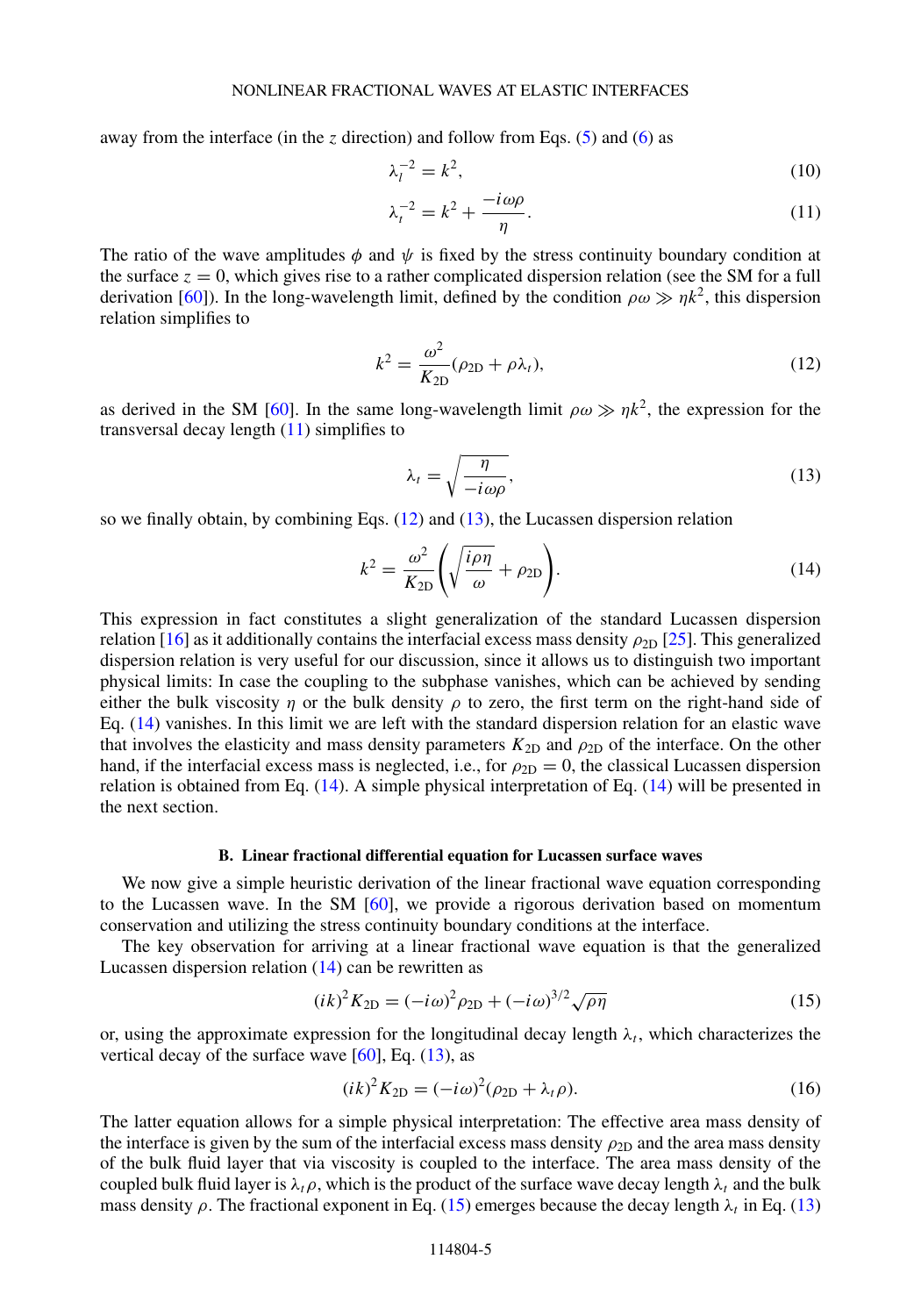<span id="page-5-0"></span>depends as an inverse square root on the wave frequency *ω*, reflecting that lower frequencies reach deeper into the fluid bulk medium.

Since Eq.  $(15)$  was derived from the harmonic wave ansatz  $(8)$  and  $(9)$ , it is not straightforward to interpret it is as the Fourier transform of a one-dimensional displacement field. However, as we detail in the SM [\[60\]](#page-17-0), for the Lucassen wave, the displacement in the *z* direction is much smaller than the displacement in the *x* direction, which allows us to interpret Eq. [\(15\)](#page-4-0) as the Fourier transform of the fractional differential wave equation

$$
K_{2D}\frac{\partial^2 U(x,t)}{\partial x^2} = \rho_{2D}\frac{\partial^2 U(x,t)}{\partial t^2} + \sqrt{\rho \eta} \frac{\partial^{3/2} U(x,t)}{\partial t^{3/2}},\tag{17}
$$

acting on the displacement of the interface in the *x* direction, i.e., along the surface, which we define as  $U(x,t) = u_x(x, z = 0,t)$ . As in the derivation of Eq. [\(15\)](#page-4-0), the displacement field  $U(x,t)$  is independent of *y*, we are thus considering a surface wave front that travels in the *x* direction and that is translationally invariant in the *y* direction. While we derive Eq. (17) based on the dispersion relation [\(15\)](#page-4-0) and the properties of the Lucassen wave solution, it is also possible to derive the fractional wave equation (17) directly from the stress boundary condition at the interface  $z = 0$  (see the SM for details [\[60\]](#page-17-0)). Furthermore, it is possible to recover the interfacial displacement in the *z* direction from a solution of Eq. (17) [\[60\]](#page-17-0). The fractional derivative *∂*3*/*2*/∂t* <sup>3</sup>*/*<sup>2</sup> on the right-hand side of Eq. (17) is defined in Fourier space, where it amounts to multiplication by  $(-i\omega)^{3/2}$  [\[46,47\]](#page-16-0). In real space, the fractional derivative in Eq.  $(17)$  can be formulated using the Caputo formula [\[46](#page-16-0)[,66\]](#page-17-0)

$$
\frac{\partial^{3/2} U(x,t)}{\partial t^{3/2}} = \frac{1}{\sqrt{\pi}} \int_0^t (t-s)^{-1/2} \frac{\partial^2 U(x,s)}{\partial s^2} ds,
$$
\n(18)

which holds for times  $t \ge 0$  and where we assume the interface to be in equilibrium at  $t = 0$  so that both  $U(x,t)$  and  $\partial U(x,t)/\partial t$  vanish for  $t < 0$ . Thus, Eq. (17) is actually an integro-differential equation that is nonlocal in time. The non-Markovian nature of Eq.  $(17)$  has an intuitive interpretation: It is well known that eliminating degrees of freedom from a dynamical system leads to non-Markovian equations  $[67,68]$ ; the integral appearing in Eq.  $(18)$  can thus be thought of as a consequence of eliminating the displacement field of the bulk medium at *z <* 0 from the dynamics.

For a DPPC monolayer on water we have a typical interfacial excess mass density  $\rho_{2D}$  =  $10^{-6}$  kg/m<sup>2</sup> [\[28\]](#page-15-0), the bulk water mass density is  $\rho = 10^3$  kg/m<sup>3</sup>, and the viscosity of water is  $\eta = 10^{-3}$  Pa s [\[69\]](#page-17-0). It follows that for frequencies  $\omega \lesssim 10^7$  s<sup>-1</sup>, the effects due to the membrane mass  $\rho_{2D}$  in Eq. [\(15\)](#page-4-0) are negligible compared to the water layer mass. Thus we will for our comparison with experimental data neglect the membrane excess mass term proportional to  $\rho_{2D}$  in Eq. (17) in the following. We note that the resulting linear fractional wave equation has been studied in detail and in fact analytical solutions are well known [\[46,](#page-16-0)[60,70,71\]](#page-17-0), which we use to test our numerical implementation. For the nonlinear fractional wave equation that we derive in the next section no analytical solutions are known, so it must be solved numerically.

#### **C. Nonlinear compressibility effects**

The isothermal elastic modulus  $K_{2D}$  of a lipid monolayer at the air-water interface follows from the surface pressure isotherm  $\pi(a)$  as [\[72\]](#page-17-0)

$$
K_{2D} = -a \frac{\partial \pi(a)}{\partial a} \bigg|_{T},\tag{19}
$$

where *a* is the area per lipid. An experimentally measured isotherm  $\pi(a)$  for a DPPC monolayer at room temperature is shown in the inset of Fig. [2;](#page-6-0) the resulting elastic modulus  $K_{2D}$  according to Eq. (19) follows by numerical differentiation and is shown in Fig. [2](#page-6-0) by a solid line. Note that lipid molecules are essentially insoluble in water, so the number of lipid molecules in the monolayer at the air-water interface stays fixed as the surface pressure is changed, which is why a finite equilibrium compressibility is obtained; such a monolayer is called a Langmuir monolayer. In Fig. [2](#page-6-0) it can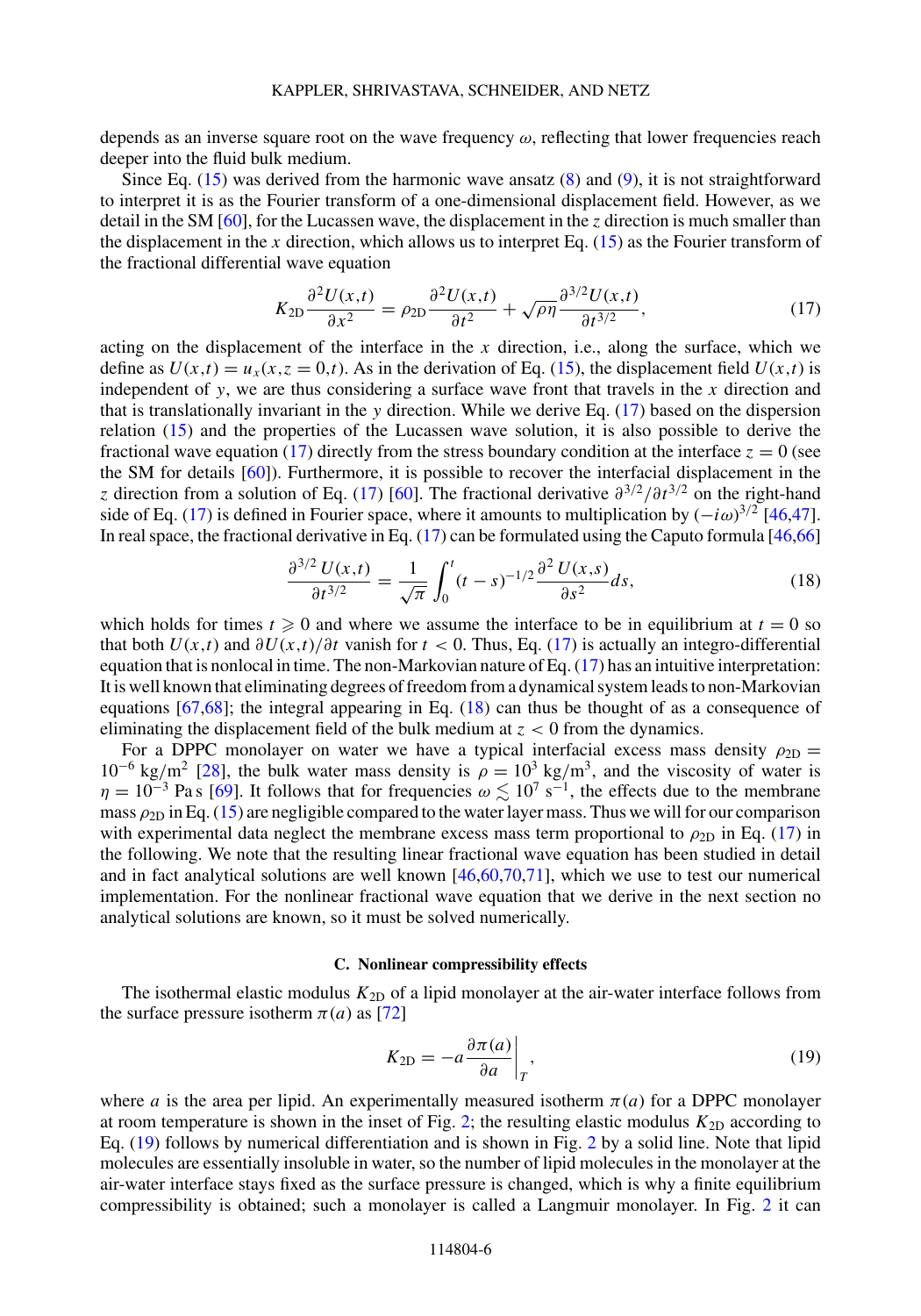<span id="page-6-0"></span>

FIG. 2. Langmuir isotherm and corresponding isothermal elastic modulus. The inset shows an experimentally measured pressure-area isotherm for a (Langmuir) DPPC monolayer [\[73\]](#page-17-0). The main plot shows the corresponding isothermal elastic modulus *K*2D, as calculated from Eq. [\(19\)](#page-5-0) using the isotherm from the inset. The red dashed line shows a quadratic polynomial fit to the elastic modulus.

be seen that the modulus *K*2D depends sensitively on the area per lipid molecule *a* and exhibits a minimum at an intermediate value of the area. This minimum signals a smeared-out surface phase transition, at which the area per lipid *a* changes drastically as the surface pressure  $\pi$  is varied, as can be clearly seen in the inset of Fig. 2. The overall area dependence of the area modulus  $K_{2D}$  can be well represented by a second-order polynomial fit to the experimental data,

$$
K_{2D} = K_{2D}^{(0)} + K_{2D}^{(2)}(a - a_0)^2,
$$
\n(20)

which is shown as a red dashed line in Fig. 2. The fit values we extract from our experimental data are  $K_{2D}^{(0)} = 2.55$  mN/m,  $a_0 = 75.4$   $\text{\AA}^2$ , and  $K_{2D}^{(2)} = 0.12$  mN/ $\text{\AA}^2$ .

The linear wave equation [\(17\)](#page-5-0) assumes that the local change of the area per lipid during wave propagation is small, so the elastic modulus  $K_{2D}$  does not change appreciably. This approximation is valid for small wave amplitudes, but for large enough amplitudes the wave will cause local changes in  $K_{2D}$  that cannot be neglected in Eq. [\(17\)](#page-5-0). For a one-dimensional surface wave characterized by the in-plane displacement field  $U(x,t)$ , the local time-dependent area per lipid is related to the divergence of the displacement field via [\[72\]](#page-17-0)

$$
a(x,t) = \bar{a}\left(1 + \frac{\partial U(x,t)}{\partial x}\right),\tag{21}
$$

where  $\bar{a}$  denotes the equilibrium area per lipid in the absence of the surface wave.

Inserting the expression  $(21)$  for the space- and time-dependent area  $a(x,t)$  into the parabolic approximation for the elastic modulus  $(20)$ , we obtain

$$
K_{2D} = K_{2D}^{(0)} + K_{2D}^{(2)} \left( \bar{a} + \bar{a} \frac{\partial U(x,t)}{\partial x} - a_0 \right)^2, \tag{22}
$$

which constitutes a relation between the local elastic modulus  $K_{2D}$  and the interfacial displacement field  $U(x,t)$ . In deriving this relation, we assume that the experimental isotherm in Fig. 2, which is obtained from an equilibrium experiment where the entire monolayer is uniformly compressed at fixed temperature, also describes the local time-dependent elastic response of the monolayer at the typical length and time scales of a propagating surface wave. The question whether the measured isotherm is appropriate for the time scales we consider will be discussed later; for now we show that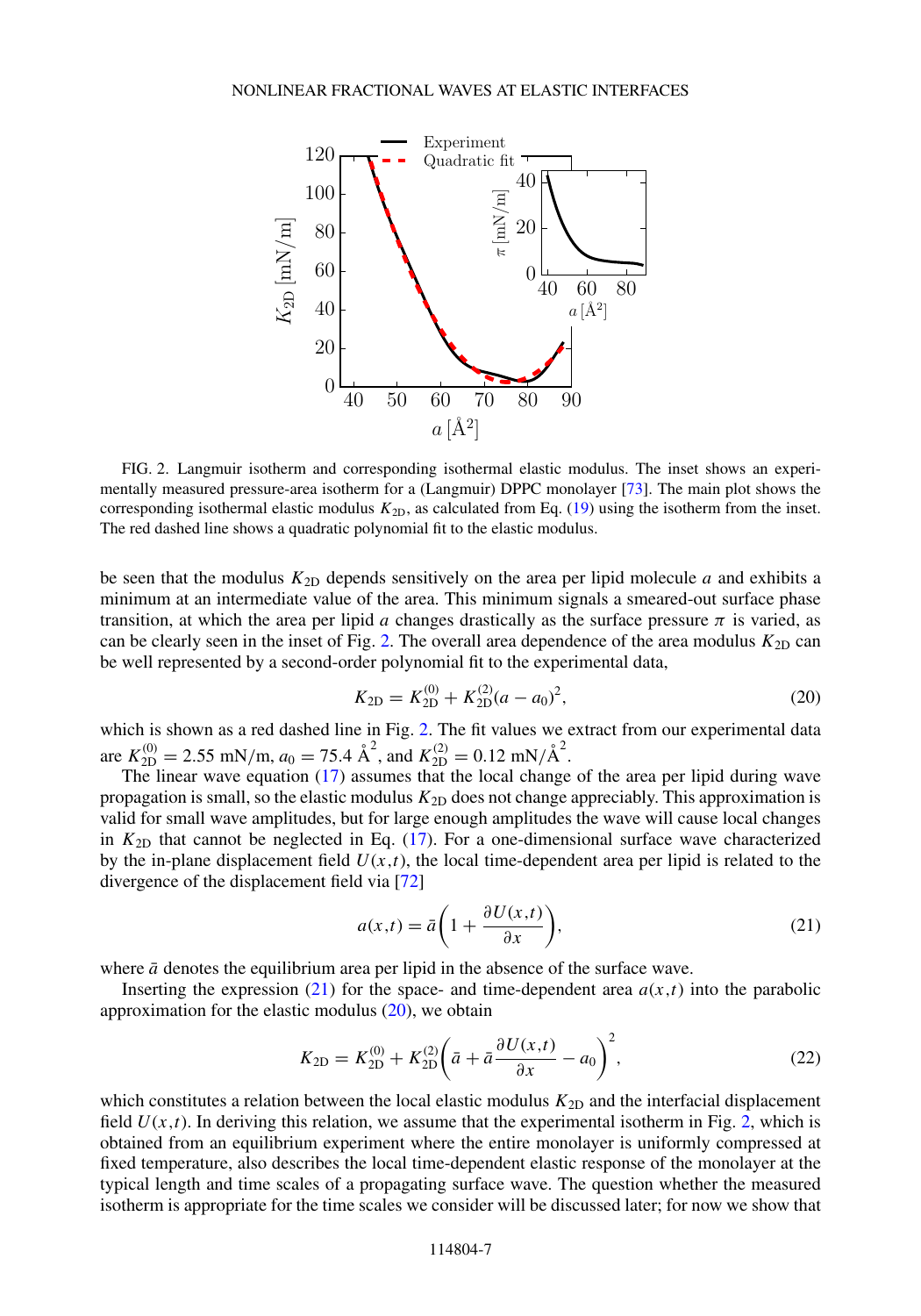<span id="page-7-0"></span>it is applicable at the length scales of interest: The typical surface wavelengths  $\lambda = 2\pi/k$  are, in the experimentally relevant frequency range  $\omega$  from 1 to 10<sup>6</sup> Hz, in the range of tens of centimeters down to 0.1 mm, as follows directly from the Lucassen dispersion relation [\(15\)](#page-4-0); they are therefore much larger than the lipid size ∼√*<sup>a</sup>* and the locality approximation is not expected to lead to any problems. So we conclude that the expression for the local isothermal elastic modulus [\(22\)](#page-6-0) is valid to leading order at the length scales of interest.

Combining the displacement-dependent expression for the elastic elastic modulus [\(22\)](#page-6-0) with the fractional wave equation  $(17)$ , we finally obtain

$$
\left[K_{2D}^{(0)} + \bar{a}^2 K_{2D}^{(2)} \left(1 + \frac{\partial U(x,t)}{\partial x} - \frac{a_0}{\bar{a}}\right)^2\right] \frac{\partial^2 U(x,t)}{\partial x^2} = \sqrt{\rho \eta} \frac{\partial^{3/2} U(x,t)}{\partial t^{3/2}},\tag{23}
$$

where, as discussed after Eq.  $(18)$ , we neglect the inertial term proportional to the membrane mass density  $\rho_{2D}$ . This nonlinear fractional wave equation constitutes the central result of our paper. A few comments on the approximations involved and the limits of applicability are in order.

(i) We emphasize in our derivation that the displacement  $U(x,t)$  is so small that the linearized Navier-Stokes equation [\(2\)](#page-2-0) is valid, while at the same time  $U(x,t)$  is large enough that the assumption of a constant elastic modulus  $K_{2D}$  breaks down. In essence, Eq. (23) is valid and relevant for an intermediate range of displacement amplitudes. In the SM we show that this assumption is indeed appropriate for the experiments we are comparing with further below and also discuss at which amplitudes nonlinear effects become relevant [\[60,74\]](#page-17-0). In short, this happens once the spatial derivative of  $U(x,t)$  is so large that  $K_{2D}$  as defined in Eq. [\(22\)](#page-6-0) can no longer be approximated as constant.

(ii) Note that when the elastic modulus  $K_{2D}$  depends on the displacement field  $U(x,t)$ , as demonstrated in Eq. [\(22\)](#page-6-0), it makes a difference whether  $K_{2D}$  appears in front, in between, or after the two spatial derivatives in Eq.  $(17)$ . In our nonlinear Eq.  $(23)$ ,  $K_{2D}$  is positioned in front of the spatial derivatives, so the derivatives do not act on  $K_{2D}$ . This structure of the equation is rigorously derived in the SM [\[60\]](#page-17-0).

(iii) The explicit values for the coefficients appearing in the parabolic fit of the experimental elastic modulus in Eq. [\(20\)](#page-6-0) are taken from the equilibrium measurement shown in Fig. [2;](#page-6-0) these values thus correspond to an isothermal measurement at fixed temperature. In the SM we show that the elastic modulus appropriate for small-amplitude Lucassen waves is expected to be somewhat between isothermal and adiabatic, as the time scale of heat transport into the bulk medium is comparable to the oscillation time [\[60\]](#page-17-0). For large wave amplitudes the heat produced or consumed during expansion and compression is therefore not transported into the bulk fluid quickly enough, so the temperature locally deviates from the environment. For large wave amplitudes the interface deformation is thus expected to become rather adiabatic. The details of this depends on material parameters such as the monolayer heat conductivity and heat capacity, which are not well characterized experimentally. We thus perform our actual numerical calculations with the isothermal values extracted from Fig. [2,](#page-6-0) bearing in mind that this is clearly an approximation.

### **III. NUMERICAL SOLUTION**

We numerically solve Eq. (23) in the finite spatial domain  $x \in [0, L]$  with the initial condition

$$
U(x,t=0) = \frac{\partial U(x,t=0)}{\partial t} = 0
$$
\n(24)

for all *x*, corresponding to an initially relaxed and undeformed membrane and the boundary conditions

$$
U(x = 0,t) = U_0(t),
$$
\n(25)

$$
U(x = L, t) = 0.\t(26)
$$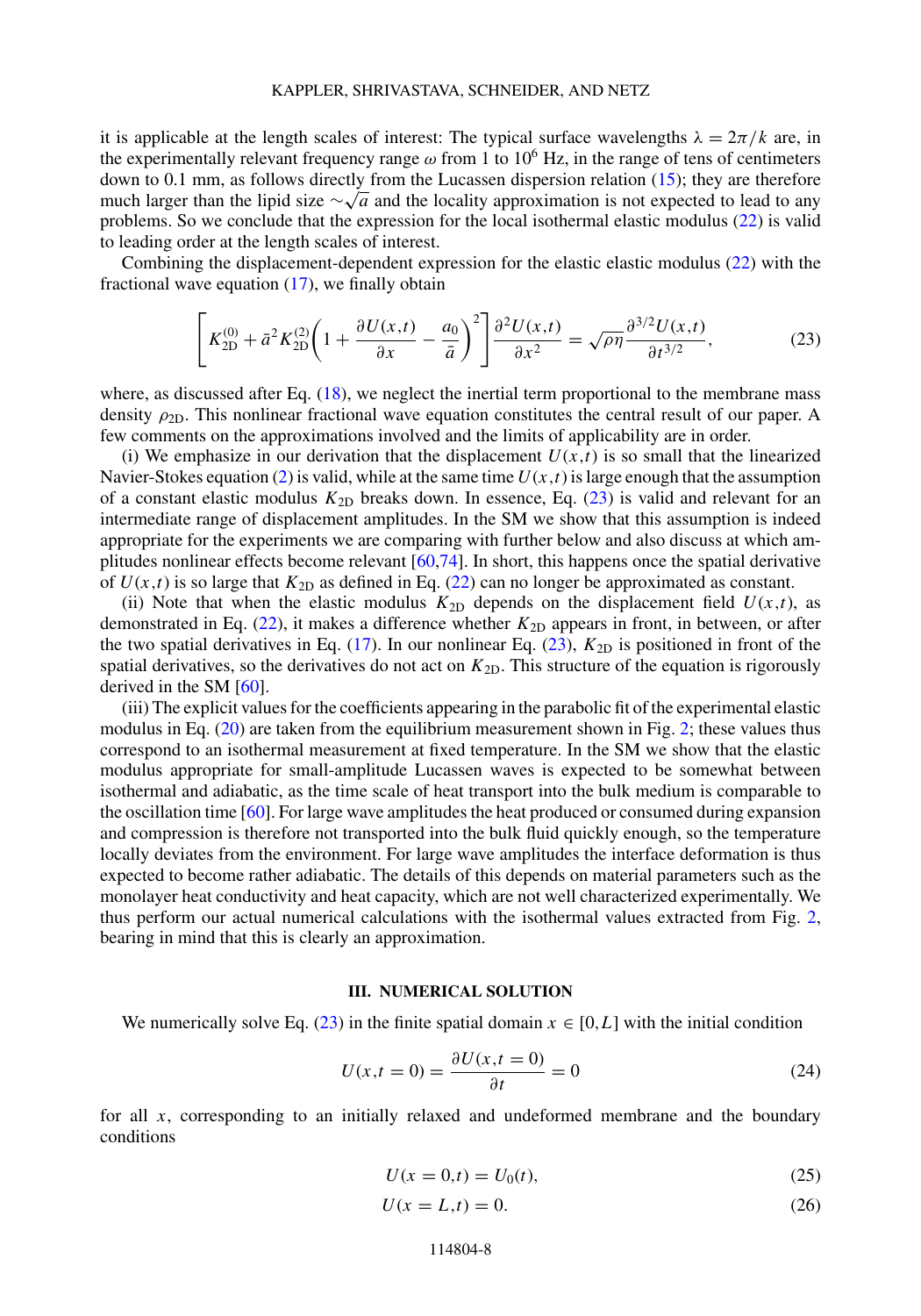<span id="page-8-0"></span>The function  $U_0(t)$  in Eq. [\(25\)](#page-7-0) models the mechanical monolayer excitation at the left boundary  $x = 0$ , which experimentally is produced by a moving piezodriven blade that is in direct contact with the monolayer at the interface (see Ref. [\[29\]](#page-15-0) for more experimental details). The boundary condition [\(26\)](#page-7-0) mimics the effects of a bounding wall with vanishing monolayer displacement at a distance *L* from the excitation source.

We solve the boundary-value problem defined by Eqs.  $(23)$ – $(26)$  by a modification of a general numerical scheme for nonlinear fractional wave equations [\[75\]](#page-17-0). In the numerics we discretize the equations on 300 grid points and use a system size of  $L = 3$  cm, which is demonstrated to be large enough so that finite-size effects in the observables we consider can be neglected [\[60\]](#page-17-0). The accuracy of our numerical scheme is demonstrated by comparison with analytical solutions that are available for the linear fractional wave equation  $(17)$  [\[46,](#page-16-0)[70,71,76\]](#page-17-0). Details of our numerical implementation can be found in the SM [\[60\]](#page-17-0).

For the mechanical boundary excitation  $U_0(t)$  we use a smoothed pulse function of the form

$$
U_0(t) = U_0^{\max} \times \begin{cases} \exp[-(t - t_1)^2/\tau^2], & t < t_1 \\ 1, & t_1 \le t \le t_2 \\ \exp[-(t - t_2)^2/\tau^2], & t_2 < t, \end{cases}
$$
(27)

which mimics the experimental protocol [\[29\]](#page-15-0). The pulse duration is set by the start and end times, which are fixed at  $t_1 = 8.39$  ms and  $t_2 = 13.63$  ms, the switching time is given by  $\tau = 2.2$  ms, and all values are motivated by the experimental boundary conditions (see the SM for details [\[60\]](#page-17-0)). The amplitude  $U_0^{\text{max}}$  is the important control parameter that is used to drive the system from the linear into the nonlinear regime. The function  $U_0(t)$  is shown as black dashed curves in Figs.  $4(a) - 4(c)$ .

For better interpretation of our results, we introduce the negative derivative of the displacement field

$$
-U_x(x,t) = -\frac{\partial U(x,t)}{\partial x},\tag{28}
$$

which is a dimensionless quantity that is, according to Eq. [\(21\)](#page-6-0), a measure of the relative local lipid area change or compression. We show in Fig. [3](#page-9-0) numerically calculated solutions of the nonlinear fractional wave equation [\(23\)](#page-7-0) for three different driving amplitudes  $U_0^{\text{max}}$  as solid colored lines. The equilibrium area per lipid is taken as  $\bar{a}=88.4\;\text{\AA}^2,$  corresponding to a monolayer that is quite far from the minimum in the area modulus (see Fig. [2\)](#page-6-0). Figures  $3(a)$ –3(c) show the displacement  $U(x,t)$  as a function of position x for a few different fixed times. Figures  $3(d)$ – $3(f)$  show the corresponding compression profiles  $-U_x$ , defined in Eq. (28), which are just the negative spatial derivatives of the displacement profiles in Figs.  $3(a)$ – $3(c)$ . The three driving amplitudes  $U_0^{\text{max}}$  are chosen so as to illustrate the effects of the nonlinear term in Eq. [\(23\)](#page-7-0). For the smallest driving amplitude  $U_0^{\text{max}} = 10^{-3}$  mm, the numerically calculated profiles in Figs.  $3(a)$  and  $3(d)$  (solid colored lines) perfectly agree with the analytic solutions of the linearized fractional wave equation [\(17\)](#page-5-0) (dashed colored lines) (see the SM for details on this comparison  $[60]$ ). We thus not only see that the numerical algorithm works, but also find that  $U_0^{\text{max}} = 10^{-3}$  mm is in the linear regime. For the intermediate driving amplitude  $U_0^{\text{max}} = 0.54$ mm in Figs.  $3(b)$  and  $3(e)$  one can discern pronounced deviations between the nonlinear numerical results and the linear predictions, so a submillimeter driving amplitude already moves the system deep into the nonlinear regime. For the largest driving amplitude  $U_0^{\text{max}} = 1.85$  mm in Figs. [3\(c\)](#page-9-0) and [3\(f\)](#page-9-0) we see that the nonlinear equation predicts wave shapes that are completely different from the linear scenario; in particular, the compression profiles in Fig. [3\(f\)](#page-9-0) exhibit rather sharp fronts.

In Fig. [4](#page-10-0) we show results for the same parameters, now plotted as a function of time *t* and for a few different values of the fixed separation *x* from the source of excitation located at  $x = 0$ . This way of presenting the data is in fact quite close to how nonlinear surface waves are studied experimentally [\[29\]](#page-15-0). Figures  $4(a) - 4(c)$  again show the displacement profiles  $U(x,t)$ , while Figs.  $4(d) - 4(f)$  show the corresponding compression profiles  $-U_x(x,t)$ . The black curves for  $x = 0$  show the excitation pulse that is applied at the boundary  $x = 0$ , which drives the surface wave. Again, we see that for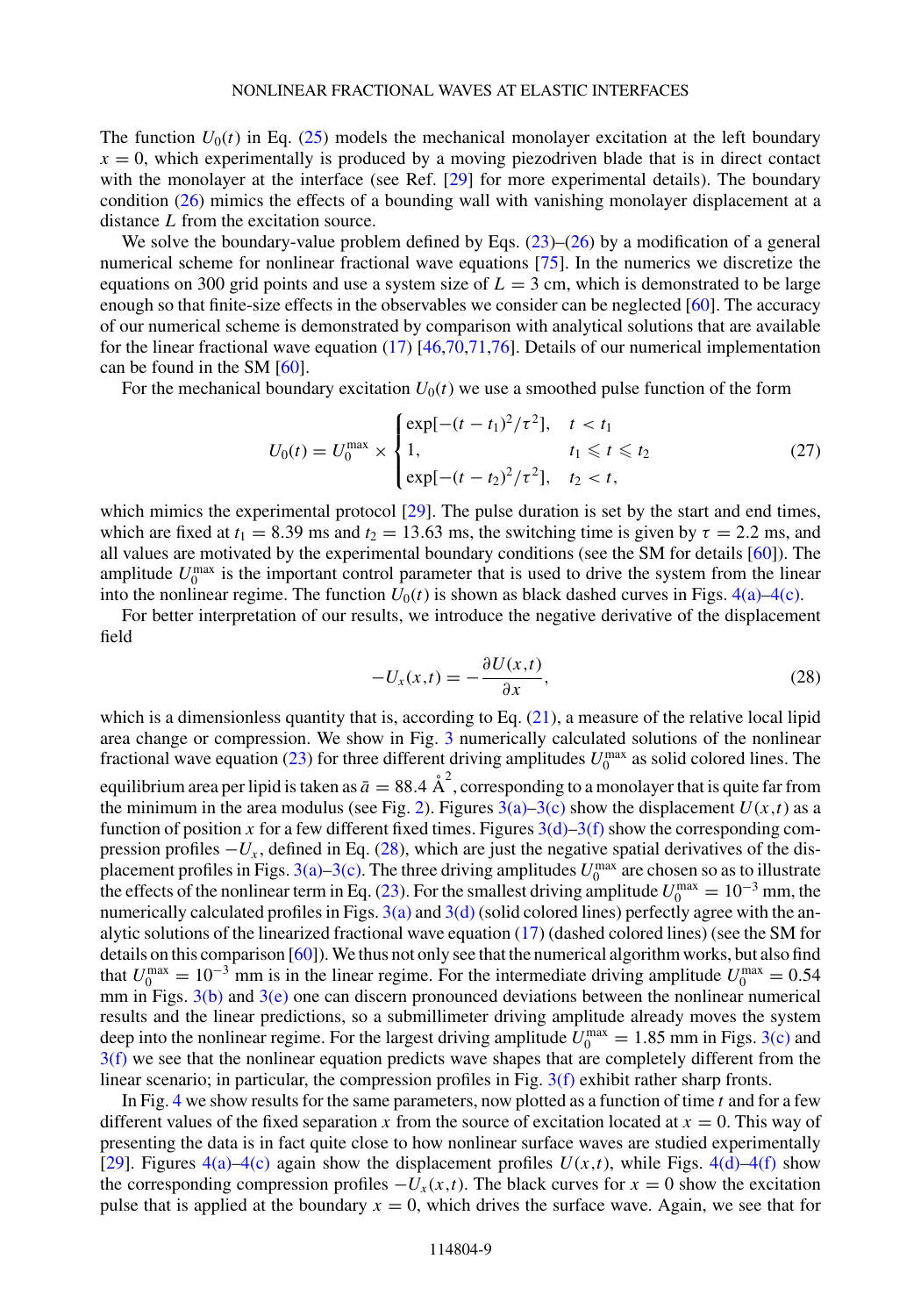<span id="page-9-0"></span>

FIG. 3. Displacement and compression profiles as a function of position *x* for a few different fixed times. Results are shown for three different driving amplitudes  $U_0^{\text{max}}$  as indicated in the legends and for a fixed equilibrium area per lipid of  $\bar{a} = 88.4 \text{ Å}^2$ . Solid lines are obtained by numerical solution of the nonlinear fractional wave equation [\(23\)](#page-7-0). Dashed lines denote analytical solutions of the linear fractional wave equation [\(17\)](#page-5-0) with  $\rho_{2D} = 0$ . Compression profiles in (d)–(f) are calculated according to Eq. [\(28\)](#page-8-0).

the smallest driving amplitude  $U_0^{\text{max}} = 10^{-3}$  mm in Figs. [4\(a\)](#page-10-0) and [4\(d\)](#page-10-0) the agreement between the numerical profiles (solid colored lines) and the analytic linear solutions (dashed colored lines) is perfect. The wave shape, which at the boundary  $x = 0$  resembles a pulse with rather sharp flanks, changes into a much smoother function as one moves away from the driven boundary. Distinct deviations between nonlinear and linear predictions occur for larger values of  $U_0^{\text{max}}$ , as shown in Figs.  $4(b)$  and  $4(e)$  and Figs.  $4(c)$  and  $4(f)$ .

Based on  $-U_x(x,t)$ , we consider two observables that are directly measured in our experiments. The first is the maximal local compression at a fixed separation *x* from the excitation source

$$
-\frac{\Delta a^{\min}(x)}{\bar{a}} = -\min_{t} \{U_x(x,t)\}.
$$
 (29)

This maximal compression is in the experiments measured by the locally resolved fluorescence of pressure-sensitive dyes that are incorporated into the monolayer [\[77\]](#page-17-0), as will be further explained below.

The other important observable is the wave speed, defined by

$$
c(x) = \frac{x}{t_{\min}(x) - t_1 + \tau},
$$
\n(30)

where  $t_{\text{min}}(x)$  is the time at which the maximal compression with a value of  $-\Delta a^{\text{min}}/\bar{a}$  arrives at position *x* (see Fig. [5](#page-11-0) for a schematic illustration). Note that the denominator in Eq. (30) is a measure of the difference of the time at which the boundary excitation  $U_0(t)$  has risen to  $1/e$  of its maximal value, which happens at  $t = t_1 - \tau$ , and the time at which the monolayer is maximally compressed at position *x*.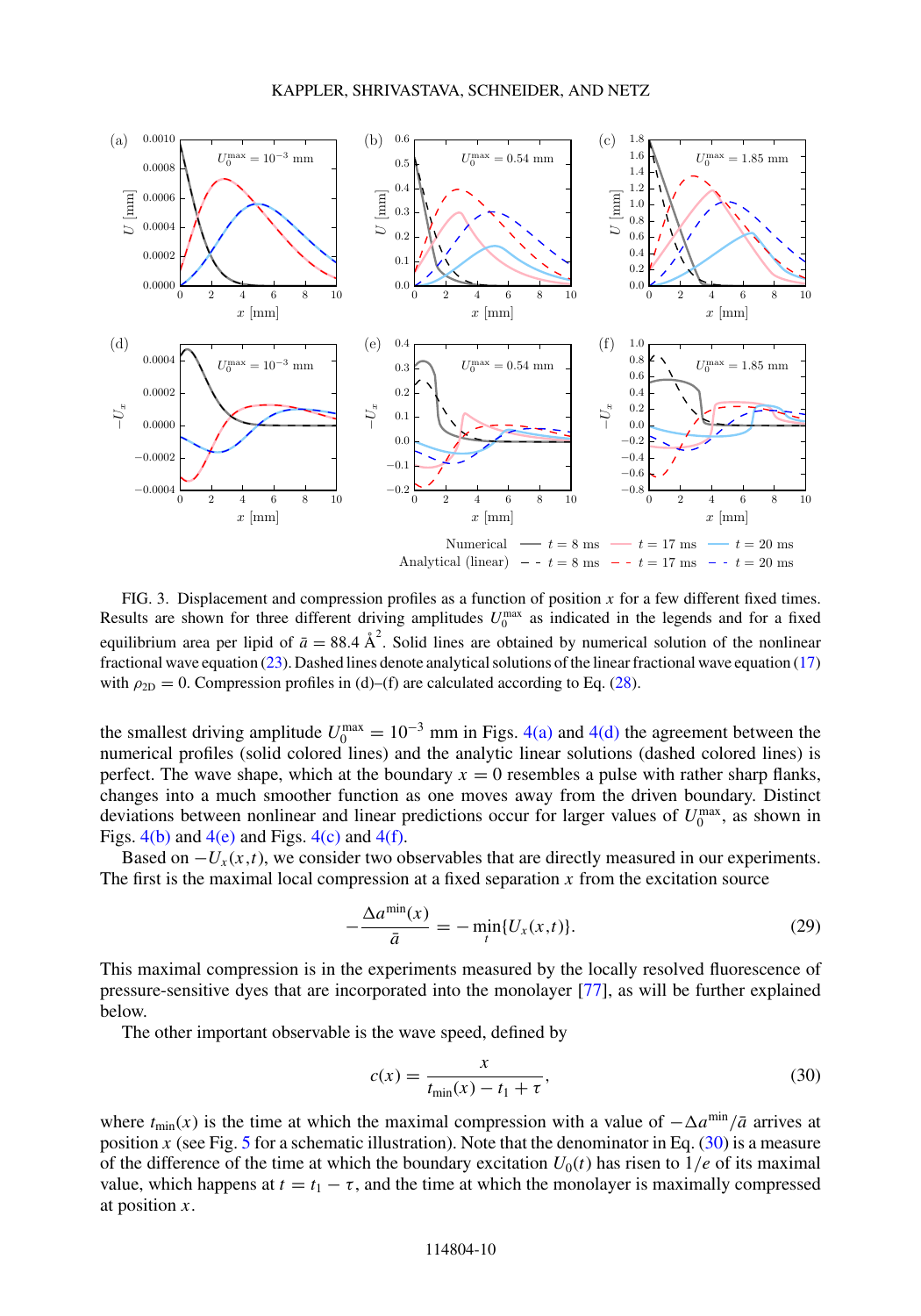<span id="page-10-0"></span>

FIG. 4. Displacement and compression profiles as a function of time *t* for a few different fixed separations x from the driven boundary. Results are shown for three different driving amplitudes  $U_0^{\text{max}}$  as indicated in the legends and for a fixed equilibrium area per lipid of  $\bar{a} = 88.4 \text{ Å}^2$ . Solid lines are obtained by numerical solution of the nonlinear fractional wave equation [\(23\)](#page-7-0). Dashed lines denote analytical solutions of the linear fractional wave equation [\(17\)](#page-5-0) with  $\rho_{2D} = 0$ . The dashed black curves for  $x = 0$  show the driving function  $U_0(t)$  that is imposed as a boundary condition. Compression profiles in (d)–(f) are calculated according to Eq. [\(28\)](#page-8-0).

In Fig. [6\(b\)](#page-11-0) we show the maximal compression  $-\Delta a^{\text{min}}/\bar{a}$  as defined in Eq. [\(29\)](#page-9-0) as a function of the driving amplitude  $U_0^{\text{max}}$  at a fixed separation  $x = 8.4$  mm from the driving boundary, which is the same separation as used in the experiments [\[29\]](#page-15-0). Different colors correspond to different values of the equilibrium area per lipid  $\bar{a}$ ; all employed values of  $\bar{a}$  are denoted in Fig. [6\(a\)](#page-11-0) by spheres with matching colors, superimposed with the quadratic fit for the monolayer elastic modulus  $K_{2D}$  used in the calculations. For small excitation amplitudes  $U_0^{\text{max}}$  linear behavior is obtained and the maximal compression  $-\Delta a^{\min}/\bar{a}$ , which in Fig. [6\(b\)](#page-11-0) is divided by the driving amplitude  $U_0^{\max}$ , exhibits a plateau.

As  $U_0^{\text{max}}$  is increased, nonlinear effects are noticeable, meaning that the ratio  $-\Delta a^{\text{min}}/\bar{a}U_0^{\text{max}}$ <br>depends on  $U_0^{\text{max}}$ . This nonlinear behavior depends sensitively on the equilibrium area per lipid  $\bar{a}$ and in particular on whether  $\bar{a}$  is larger or smaller than  $a_0 \approx 75 \text{ Å}^2$  for which the elastic modulus  $K_{2D}$  is minimal. For  $\bar{a} < a_0$  nonlinear effects lead to a monotonic increase of  $-\Delta a^{\min}/\bar{a}U_0^{\max}$  with rising  $U_0^{\max}$  [see the violet curve for  $\bar{a} = 70 \text{ Å}^2$  in Fig. [6\(b\)\]](#page-11-0). In contrast, for  $\bar{a} > a_0, -\Delta a^{\min}/\bar{a}U_0^{\max}$ first decreases and then shows a sudden jump as  $U_0^{\max}$  increases [see the red curve for  $\bar{a} = 90 \text{ Å}^2$  in Fig.  $6(b)$ ]. The latter behavior is close to what has been seen experimentally [\[29\]](#page-15-0).

The dependence of the wave speed  $c$  in Fig.  $6(c)$  on the excitation amplitude shows an even more pronounced nonlinear behavior. For  $\bar{a} < a_0$  nonlinear effects lead to a monotonic and smooth increase of the wave speed as a function of the driving amplitude  $U_0^{\text{max}}$ , while for  $\bar{a} > a_0$  the speed decreases slightly and then abruptly increases at a threshold amplitude of about  $U_0^{\text{max}} = 2 \text{ mm}$ . These excitation amplitudes are easily reached experimentally and are thus relevant to the experimentally observed nonlinear effects, as will be discussed later.

Since the nonlinear effects in our theory are introduced via taking into account local variations of the area modulus *K*2D, they can be rationalized by analyzing how the linear Lucassen relation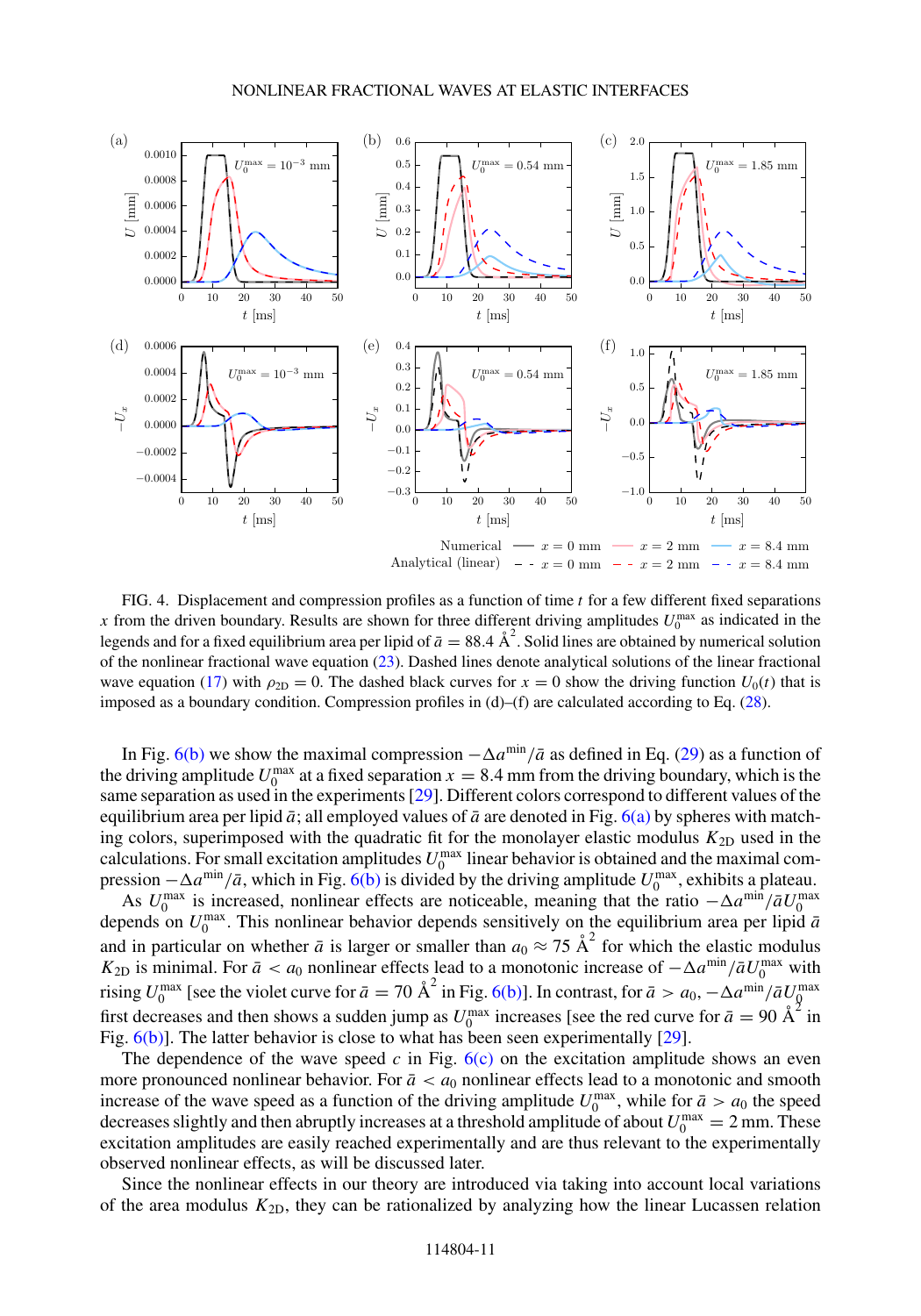<span id="page-11-0"></span>

FIG. 5. Illustration of the time it takes to observe maximal compression at a fixed position. The blue curve shows the compression field observed at  $x = 8.4$  mm for a driving amplitude  $U_0^{\text{max}} = 10^{-3}$  mm. The vertical black line indicates the maximal compression  $-\Delta a^{\min}/\bar{a}$  at  $x = 8.4$  mm, i.e., the value of the maximum of the blue curve. The horizontal black line indicates the time difference between the boundary condition rising to 1/e of its maximal value, which happens at time  $t_1 - \tau \approx 7$  ms, and the time when the maximal compression is observed at  $x = 8.4$  mm,  $t_{\text{min}} \approx 20$  ms. The difference between these times is used to calculate the wave speed in Eq. [\(30\)](#page-9-0).

depends on  $K_{2D}$ . Within the linear Lucassen theory, the characteristic length that characterizes the damping along the wave propagation direction is given by

$$
\lambda_{\parallel} = \frac{1}{\text{Im}(k)} \sim \sqrt{K_{2\text{D}}},\tag{31}
$$



FIG. 6. Numerical nonlinear results. (a) The black line shows the quadratic fit to the elastic modulus shown in Fig. [2.](#page-6-0) Colored dots are the different initial areas per lipid  $\bar{a}$  used for generating plots (b) and (c). (b) and (c) Numerical results for the boundary-value problem given by Eqs. [\(23\)](#page-7-0)–[\(26\)](#page-7-0), with the boundary condition given by Eq. [\(27\)](#page-8-0) and the quadratic  $K_{2D}$  shown in (a), for different initial areas per molecule  $\bar{a}$ : (b) maximal compression  $-\Delta a^{\text{min}}/\bar{a}$  at a distance  $x = 8.4$  mm from the excitation source, calculated using Eq. [\(29\)](#page-9-0) and divided by  $U_0^{\text{max}}$ , and (c) the corresponding wave velocity *c* according to Eq. [\(30\)](#page-9-0).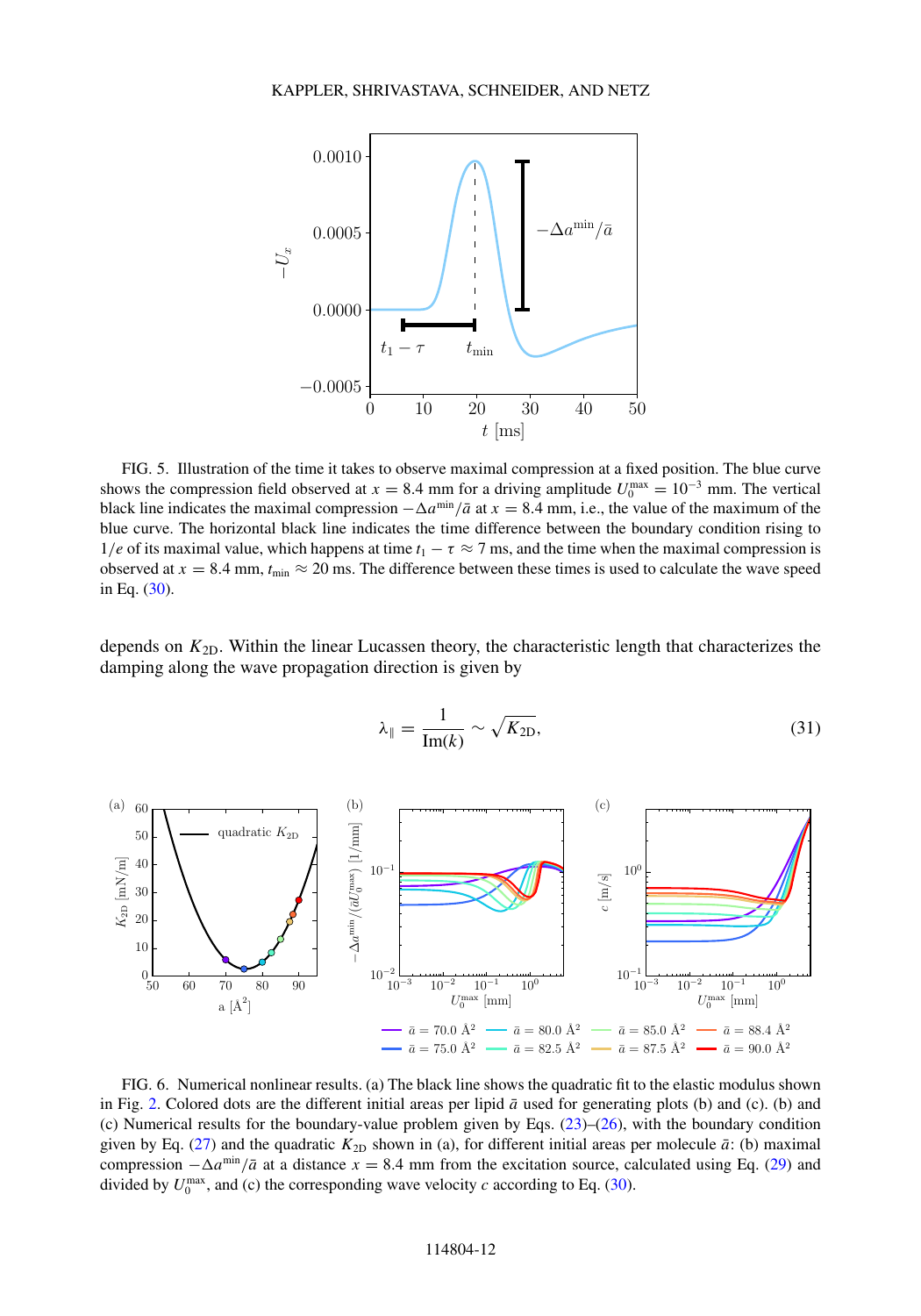while the phase velocity follows as

$$
c_{\parallel} = \frac{\omega}{\text{Re}(k)} \sim \sqrt{K_{2\text{D}}},\tag{32}
$$

where we used the result in Eq. [\(14\)](#page-4-0) for the wave number  $k(\omega)$ . According to Eqs. [\(31\)](#page-11-0) and (32), a larger area modulus  $K_{\text{2D}}$  thus leads not only to a larger decay length  $\lambda_{\parallel}$ , but also to a larger phase velocity *c*<sub>||</sub>. For an initial area  $\bar{a} = 70 \text{ Å}^2$ , in the compressive part of the pulse, i.e., where  $-V_x > 0$ , the monolayer is compressed and thus characterized by a smaller local area  $a < \bar{a}$ . From Fig. [6\(a\)](#page-11-0) it becomes clear that since  $\bar{a}$  is located to the left of the minimum at  $a_0$ , this compression increases the local area modulus. Thus, according to Eqs.  $(31)$  and  $(32)$ , for  $\bar{a} < a_0$ , nonlinear effects are expected to increase the range and the speed of the surface waves, as indeed seen in Fig. [6.](#page-11-0)

For initial areas  $\bar{a} > a_0$ , on the other hand, a small local compression will decrease  $K_{2D}$ , and only beyond a certain threshold driving amplitude the regime  $a < a_0$ , where  $K_{2D}$  increases upon further local compression, will be reached. We can thereby explain the nonmonotonic behavior of the maximal compression and the wave speed seen in the numerical data in Figs.  $6(b)$  and  $6(c)$  in a simple manner. In physical terms, the minimum in range and velocity for  $\bar{a} > a_0$  occurs when nonlinear compression effects are large enough to locally drive the membrane into the minimum in the area modulus  $K_{2D}$  located at  $a_0$ .

# **IV. COMPARISON WITH EXPERIMENTAL DATA**

Nonlinear surface waves in a DPPC monolayer have been recently discovered experimentally [\[29,](#page-15-0)[73,77\]](#page-17-0). In the experimental setup, a DPPC monolayer that contains a small amount of pressuresensitive fluorophores is spread at the air-water interface. A razor blade is placed on top of the interface so that it touches the monolayer at a line, consistent with the harmonic wave ansatz [\(8\)](#page-3-0) and [\(9\)](#page-3-0) upon which our theory is based, which assumes that the displacement field decays exponentially for *z <* 0, i.e., away from the interface. A piezoelement is used to drive the blade laterally and thereby to compress the monolayer at one end. The excitation pulse shape resembles the smoothed rectangular pulse defined in Eq.  $(27)$ . At a fixed separation  $x = 8.4$  mm from the razor blade a fast camera records the fluorescence resonance energy transfer (FRET) efficiency of the fluorophores as a function of time. Using an independent measurement of the FRET efficiency as a function of the area per lipid for an equilibrium isothermal compression of a DPPC monolayer, the recorded time-dependent FRET efficiency is converted into the time-dependent area per lipid  $a(t)$ , as described in detail before [\[73\]](#page-17-0). Waves are excited using different driving voltage amplitudes  $V_0$  of the piezoelement; for each value of *V*<sup>0</sup> the FRET efficiency as a function of time is recorded and converted to yield the compression  $\Delta a(t) = a(t) - \bar{a}$ . From the maximum of  $\Delta a(t)$  the maximal compression  $-\Delta a^{\text{min}}$  at a separation  $x = 8.4$  mm and the time shift  $t_{\text{min}}$  at which this maximal compression occurs are calculated [\[73\]](#page-17-0). Figure [7\(a\)](#page-13-0) shows the experimental results for the relative maximal compression  $-\Delta a^{\text{min}}/\bar{a}$  (red spheres) as a function of the piezodriving potential  $V_0$ . The data show a steep increase at a threshold excitation amplitude and level off at a compression of roughly  $-\Delta a^{\text{min}}/\bar{a} \approx 0.2$ . The experimental wave velocity (red spheres) in Fig. [7\(b\)](#page-13-0) slightly increases with rising driving voltage and is on the order of  $c \approx 0.35$  m/s.

To compare with our theoretical results we evaluate Eqs.  $(23)$ – $(26)$  at an equilibrium lipid area  $\bar{a} =$ 88.4  $\AA^2$ , which corresponds to the experimental equilibrium surface pressure  $\pi = 4.3$  mN/m (see Fig. [2\)](#page-6-0). For different values of the excitation amplitude  $U_0^{\text{max}}$  we calculate the maximal compression and the wave velocity *c* at a separation  $x = 8.4$  mm using Eqs. [\(29\)](#page-9-0) and [\(30\)](#page-9-0). Figure [7](#page-13-0) shows that our theory (blue data points connected by lines) is in reasonable agreement with the experiments; the only adjustable parameter in the comparison is a rescaling of the driving amplitude  $U_0^{\text{max}}$ , which is necessary since the piezovoltage cannot precisely be converted to the oscillation amplitude of the razor blade. The theoretical maximal relative compression  $-\Delta a^{\text{min}}/\bar{a}$  shows a quite sharp increase of the relative compression from around  $-\Delta a^{\min}/\bar{a} \approx 0.1$  to  $-\Delta a^{\min}/\bar{a} \approx 0.2$ , while the experimental data seem to increase from  $-\Delta a^{\min}/\bar{a} \approx 0$  to  $-\Delta a^{\min}/\bar{a} \approx 0.2$ . In both theory and experiment,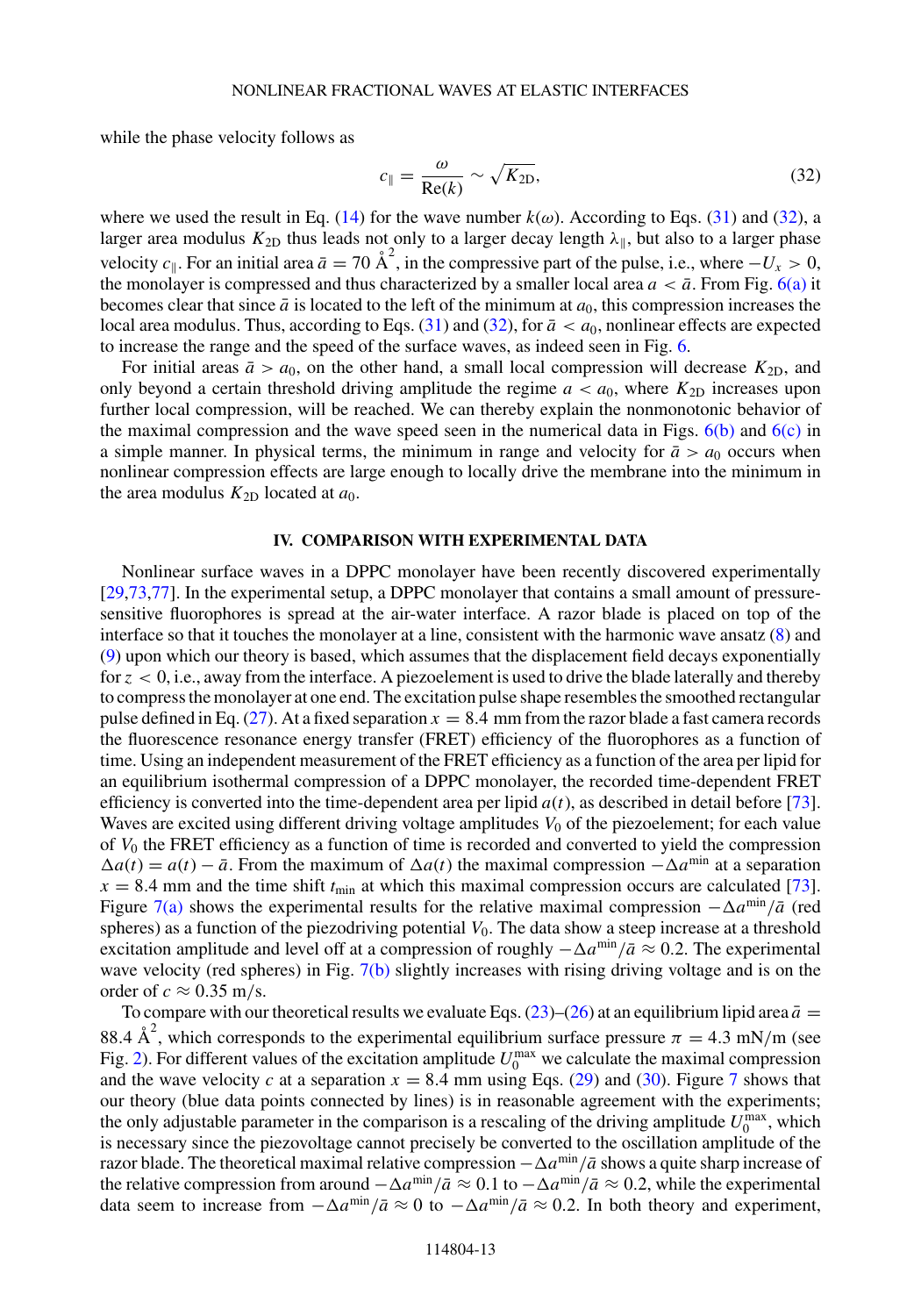<span id="page-13-0"></span>

FIG. 7. Comparison of numerical and experimental results at a distance  $x = 8.4$  mm from the excitation source as a function of the excitation amplitude. The numerical data are obtained by solution of the boundaryvalue problem given by Eqs. [\(23\)](#page-7-0)–[\(26\)](#page-7-0), with the boundary condition given by Eq. [\(27\)](#page-8-0) and the quadratic elastic modulus  $K_{2D}$  shown in Fig. [2,](#page-6-0) and various driving amplitudes  $U_0^{\max}$ . The initial area per lipid  $\bar{a} = 88.4 \text{ Å}^2$ corresponds to an initial pressure  $\pi = 4.3$  mN/m (cf. Fig. [2\)](#page-6-0). Observables are calculated using Eqs. [\(29\)](#page-9-0) and  $(30)$ , with  $x = 8.4$  mm. The experimental data are obtained by exciting waves in a DPPC monolayer on a Langmuir trough filled with water using various driving voltages  $V_0$  and measuring the FRET efficiency of pressure sensitive fluorophores at distance  $x = 8.4$  mm away from the excitation source [\[29](#page-15-0)[,73\]](#page-17-0). The equilibrium surface pressure of the DPPC monolayer is  $\pi = 4.3$  mN/m.

at the threshold driving amplitude, a slight increase in the wave velocity is obtained; the value of the wave velocity is quite similar in experiments and theory. This is remarkable, since no freely adjustable parameter is present in the theory.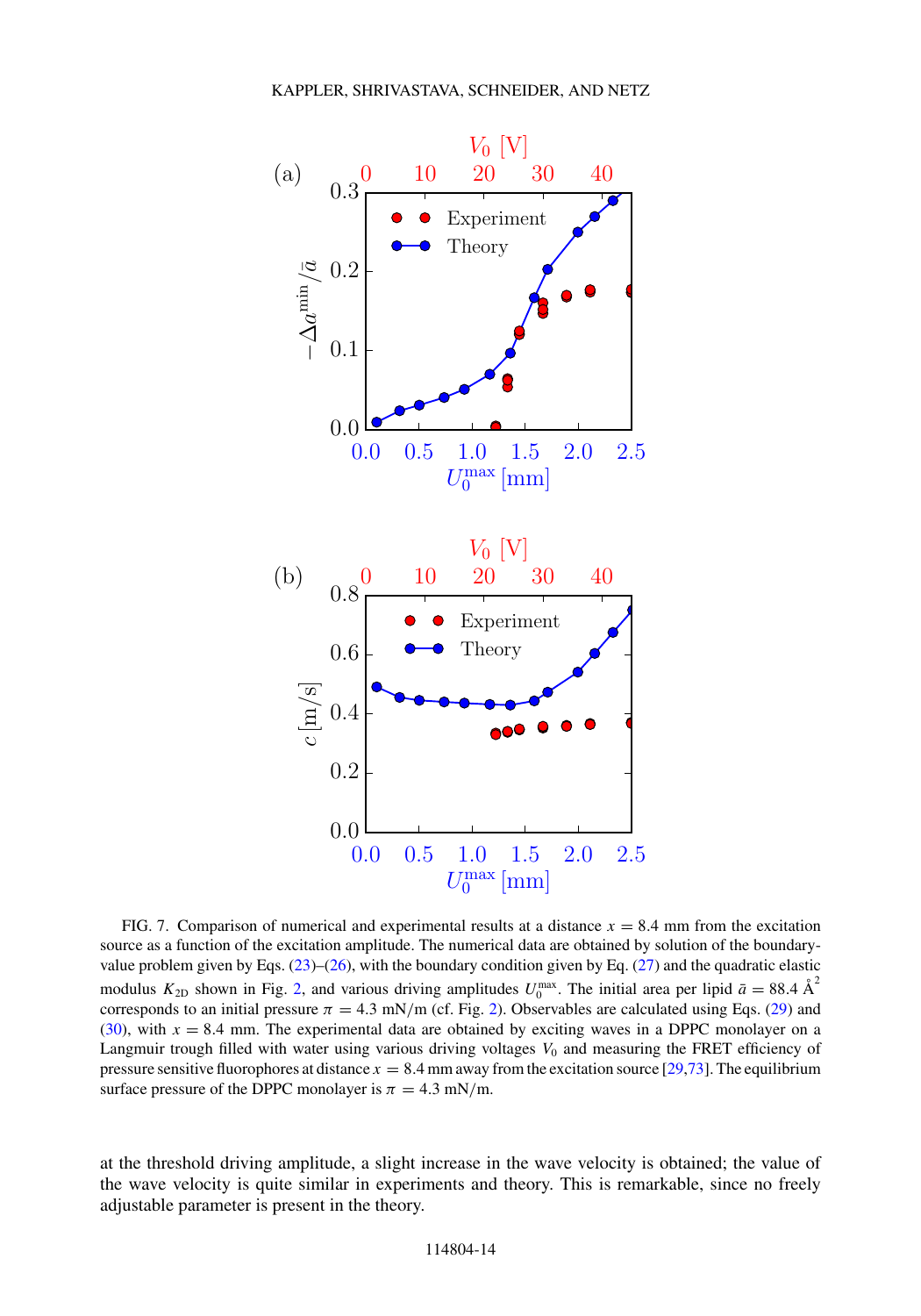One possible reason for the deviations between theory and experiments is that our theoretical model employs the isothermal elastic modulus extracted from the equilibrium pressure isotherm shown in Fig. [2.](#page-6-0) This is an approximation, since the temperature is not expected to be strictly constant during the wave propagation, as mentioned before [\[60\]](#page-17-0). Indeed, it is well known that isotherms obtained from compressing a monolayer depend on the compression speed used [\[78\]](#page-17-0), that the slowest relaxation modes in a lipid monolayer are on time scales comparable to those of the wave oscillation time [\[79,80\]](#page-17-0), and furthermore that the viscoelastic properties of lipid membranes close to phase transitions can show anomalous behavior like an effective negative surface viscosity [\[26\]](#page-15-0). Thus, the elastic modulus relevant for the nonequilibrium phenomenon of a propagating large-amplitude surface wave might differ significantly from the isothermal elastic modulus characterizing the quasistatic monolayer compression. Turning this around, our theory might in fact be used to shed light on the transition of monolayer elasticity from the isothermal to the adiabatic regime, as will be explained below.

### **V. CONCLUSION**

We have derived a fractional wave equation for a compressible surface wave on a viscous liquid from classical hydrodynamic equations. This fractional wave equation has a simple physical interpretation in terms of the frequency-dependent penetration depth of the surface wave into the liquid subphase. Our derivation complements previous approaches where fractional wave equations were obtained by invoking response functions with fractional exponents [\[48–52\]](#page-16-0) and constitutes a derivation of a fractional wave equation from first physical principles. Therefore, on a fundamental level, our theory sheds light on how fractional wave behavior emerges from the viscous coupling of an interface to the embedding bulk medium.

For the explicit system of a monolayer at the air-water interface, nonlinear behavior emerges naturally since large monolayer compression changes the local monolayer compressibility. Our theory describes the experimentally observed nonlinear acoustic wave propagation in a DPPC monolayer without adjustable fit parameters. In particular, the all-or-nothing response for the maximal compression of a monolayer as a function of the driving amplitude is reproduced and explained by the fact that the acoustic wave locally drives the monolayer through a smeared-out phase transition.

Our theory reveals the origin of nonlinear behavior of pressure waves in compressible monolayers, which is fundamentally different from the nonlinear mechanism for action potential propagation. The connection between these two phenomena, which experimentally are always measured together, have fascinated researchers from different disciplines for a long time [\[28–31](#page-15-0)[,81\]](#page-17-0).

Our theory might also be used to extract nonequilibrium mechanical properties of biomembranes: Experimental monolayer compressibilities depend on the compression speed employed in the measurement [\[78\]](#page-17-0); consequently, the elastic modulus that enters the Lucassen wave theory is neither strictly isothermal nor adiabatic [\[60\]](#page-17-0). Our theory could via inversion be used to extract the elastic modulus from experimentally measured surface wave velocities and thereby help to bridge the gap from isothermal membrane properties to adiabatic membrane properties, which is relevant for membrane kinetics.

More specifically, our theory might be able to shed light on the origin of effective negative surface viscosities of lipid membranes extracted from surface wave experiments [\[26\]](#page-15-0). In these experiments, linear surface wave theories are employed to analyze experimental data and a negative surface viscosity in a linear theory could be the signature of nonlinear effects that enhance wave propagation, as indeed observed in our nonlinear theory.

# **ACKNOWLEDGMENTS**

We thank the Deutsche Forschungsgemeinschaft for support via Grant No. SFB 1114 in Project No. C02, "Water diffusion at biological molecules and interfaces: Bridging stochastic and hydrodynamic descriptions." Discussions with A. Mielke are gratefully acknowledged.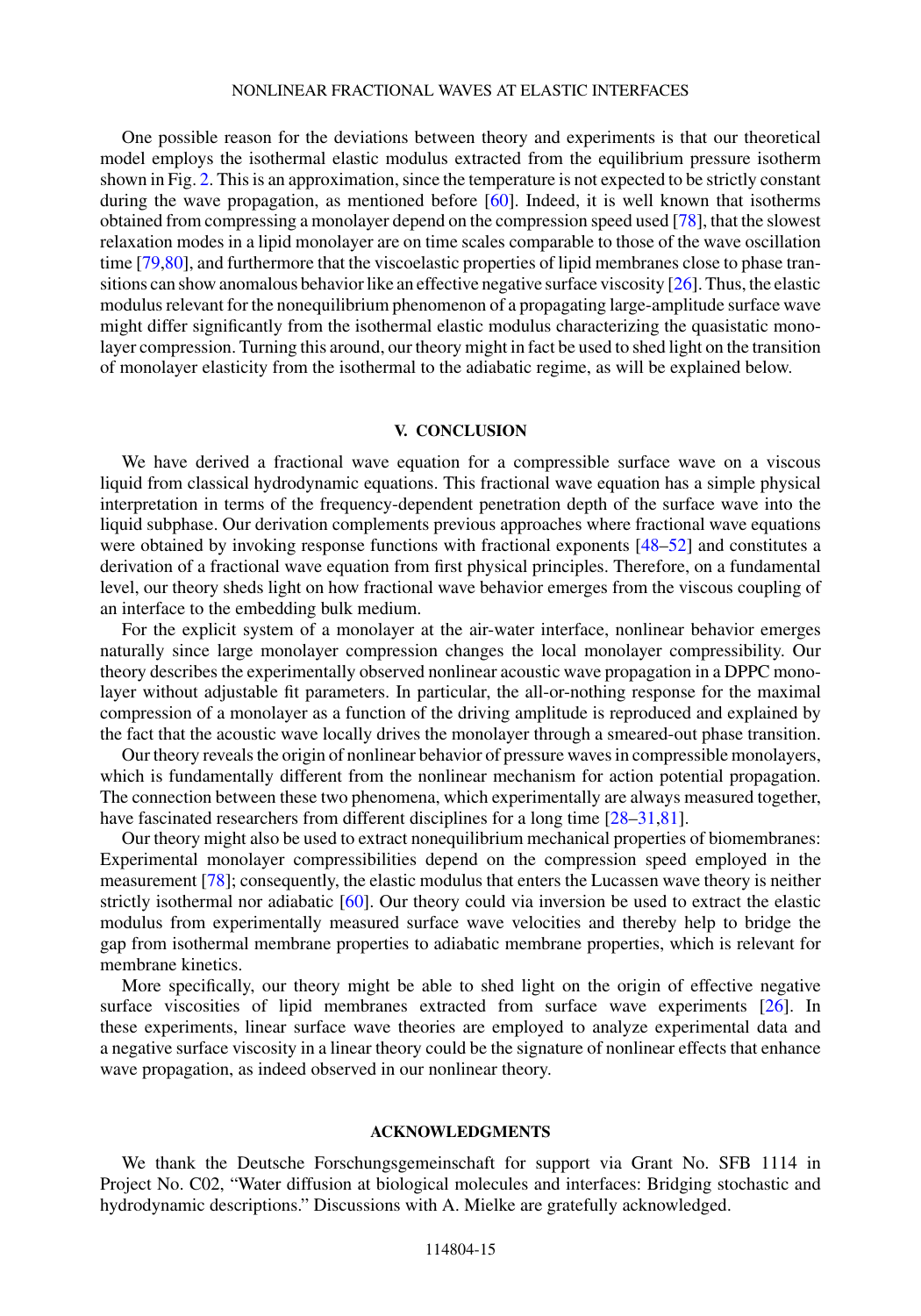### KAPPLER, SHRIVASTAVA, SCHNEIDER, AND NETZ

- <span id="page-15-0"></span>[1] M. Rabaud and F. Moisy, Ship Wakes: Kelvin or Mach Angle? [Phys. Rev. Lett.](https://doi.org/10.1103/PhysRevLett.110.214503) **[110](https://doi.org/10.1103/PhysRevLett.110.214503)**, [214503](https://doi.org/10.1103/PhysRevLett.110.214503) [\(2013\)](https://doi.org/10.1103/PhysRevLett.110.214503).
- [2] A. Likar and N. Razpet, Towards the Kelvin wake and beyond, [Am. J. Phys.](https://doi.org/10.1119/1.4793510) **[81](https://doi.org/10.1119/1.4793510)**, [245](https://doi.org/10.1119/1.4793510) [\(2013\)](https://doi.org/10.1119/1.4793510).
- [3] *Wave Fields in Real Media: Wave Propagation in Anisotropic, Anelastic, Porous and Electromagnetic Media*, edited by J. M. Carcione (Elsevier, Amsterdam, 2007), Vol. 38.
- [4] N. M. Shapiro, High-resolution surface-wave tomography from ambient seismic noise, [Science](https://doi.org/10.1126/science.1108339) **[307](https://doi.org/10.1126/science.1108339)**, [1615](https://doi.org/10.1126/science.1108339) [\(2005\)](https://doi.org/10.1126/science.1108339).
- [5] P. Hess, Surface acoustic waves in materials science, [Phys. Today](https://doi.org/10.1063/1.1472393) **[55](https://doi.org/10.1063/1.1472393)**[\(3\),](https://doi.org/10.1063/1.1472393) [42](https://doi.org/10.1063/1.1472393) [\(2002\)](https://doi.org/10.1063/1.1472393).
- [6] A. Ben-Menahem and S. J. Singh, *Seismic Waves and Sources* (Springer, New York, 1981).
- [7] A. D. D. Craik, The origins of water wave theory, [Annu. Rev. Fluid Mech.](https://doi.org/10.1146/annurev.fluid.36.050802.122118) **[36](https://doi.org/10.1146/annurev.fluid.36.050802.122118)**, [1](https://doi.org/10.1146/annurev.fluid.36.050802.122118) [\(2004\)](https://doi.org/10.1146/annurev.fluid.36.050802.122118).
- [8] W. Thomson, Ripples and waves, [Nature \(London\)](https://doi.org/10.1038/005001a0) **[5](https://doi.org/10.1038/005001a0)**, [1](https://doi.org/10.1038/005001a0) [\(1871\)](https://doi.org/10.1038/005001a0).
- [9] L. Rayleigh, On waves propagated along the plane surface of an elastic solid, [Proc. London Math. Soc.](https://doi.org/10.1112/plms/s1-17.1.4) **[s1-17](https://doi.org/10.1112/plms/s1-17.1.4)**, [4](https://doi.org/10.1112/plms/s1-17.1.4) [\(1885\)](https://doi.org/10.1112/plms/s1-17.1.4).
- [10] G. B. Airy, Tides and waves, Enc. Metropolitana **3** (1841).
- [11] P. K. Currie, M. A. Hayes, and P. O'Leary, Viscoelastic Rayleigh waves, [Q. Appl. Math.](https://doi.org/10.1090/qam/99648) **[35](https://doi.org/10.1090/qam/99648)**, [35](https://doi.org/10.1090/qam/99648) [\(1977\)](https://doi.org/10.1090/qam/99648).
- [12] P. K. Currie and P. O'Leary, Viscoelastic Rayleigh waves II, [Q. Appl. Math.](https://doi.org/10.1090/qam/99642) **[35](https://doi.org/10.1090/qam/99642)**, [445](https://doi.org/10.1090/qam/99642) [\(1978\)](https://doi.org/10.1090/qam/99642).
- [13] R. D. Borcherdt, *Viscoelastic Waves Layered Media* (Cambridge University Press, Cambridge, 2009).
- [14] J. L. Harden, H. Pleiner, and P. A. Pincus, Hydrodynamic surface modes on concentrated polymer solutions and gels, [J. Chem. Phys.](https://doi.org/10.1063/1.460525) **[94](https://doi.org/10.1063/1.460525)**, [5208](https://doi.org/10.1063/1.460525) [\(1991\)](https://doi.org/10.1063/1.460525).
- [15] J. L. Harden and H. Pleiner, Hydrodynamic modes of viscoelastic polymer films, [Phys. Rev. E](https://doi.org/10.1103/PhysRevE.49.1411) **[49](https://doi.org/10.1103/PhysRevE.49.1411)**, [1411](https://doi.org/10.1103/PhysRevE.49.1411) [\(1994\)](https://doi.org/10.1103/PhysRevE.49.1411).
- [16] J. Lucassen, Longitudinal capillary waves. Part 2.—Experiments, [Trans. Faraday Soc.](https://doi.org/10.1039/TF9686402230) **[64](https://doi.org/10.1039/TF9686402230)**, [2230](https://doi.org/10.1039/TF9686402230) [\(1968\)](https://doi.org/10.1039/TF9686402230).
- [17] J. Lucassen, Longitudinal capillary waves. Part 1.—Theory, [Trans. Faraday Soc.](https://doi.org/10.1039/TF9686402221) **[64](https://doi.org/10.1039/TF9686402221)**, [2221](https://doi.org/10.1039/TF9686402221) [\(1968\)](https://doi.org/10.1039/TF9686402221).
- [18] E. H. Lucassen-Reynders and J. Lucassen, Properties of capillary waves, [Adv. Colloid Interface Sci.](https://doi.org/10.1016/0001-8686(70)80001-X) **[2](https://doi.org/10.1016/0001-8686(70)80001-X)**, [347](https://doi.org/10.1016/0001-8686(70)80001-X) [\(1970\)](https://doi.org/10.1016/0001-8686(70)80001-X).
- [19] [J. Lucassen and M. Van Den Tempel, Longitudinal waves on visco-elastic surfaces,](https://doi.org/10.1016/0021-9797(72)90373-6) J. Colloid Interface Sci. **[41](https://doi.org/10.1016/0021-9797(72)90373-6)**, [491](https://doi.org/10.1016/0021-9797(72)90373-6) [\(1972\)](https://doi.org/10.1016/0021-9797(72)90373-6).
- [20] F. Behroozi, B. Lambert, and B. Buhrow, Noninvasive measurement of viscosity from damping of capillary waves, [ISA Trans.](https://doi.org/10.1016/S0019-0578(07)60108-6) **[42](https://doi.org/10.1016/S0019-0578(07)60108-6)**, [3](https://doi.org/10.1016/S0019-0578(07)60108-6) [\(2003\)](https://doi.org/10.1016/S0019-0578(07)60108-6).
- [21] F. Monroy and D. Langevin, Direct Experimental Observation of the Crossover from Capillary to Elastic Surface Waves on Soft Gels, [Phys. Rev. Lett.](https://doi.org/10.1103/PhysRevLett.81.3167) **[81](https://doi.org/10.1103/PhysRevLett.81.3167)**, [3167](https://doi.org/10.1103/PhysRevLett.81.3167) [\(1998\)](https://doi.org/10.1103/PhysRevLett.81.3167).
- [22] T. Chou, Band structure of surface flexural-gravity waves along periodic interfaces, J. Fluid Mech. **369**, 333 (1998).
- [23] F. Behroozi, J. Smith, and W. Even, Stokes dream: Measurement of fluid viscosity from the attenuation of capillary waves, [Am. J. Phys.](https://doi.org/10.1119/1.3467887) **[78](https://doi.org/10.1119/1.3467887)**, [1165](https://doi.org/10.1119/1.3467887) [\(2010\)](https://doi.org/10.1119/1.3467887).
- [24] C. Cinbis and B. T. Khuri-Yakub, A noncontacting technique for measuring surface tension of liquids, [Rev. Sci. Instrum.](https://doi.org/10.1063/1.1143164) **[63](https://doi.org/10.1063/1.1143164)**, [2048](https://doi.org/10.1063/1.1143164) [\(1992\)](https://doi.org/10.1063/1.1143164).
- [25] J. Kappler and R. R. Netz, Multiple surface wave solutions on linear viscoelastic media, [Europhys. Lett.](https://doi.org/10.1209/0295-5075/112/19002) **[112](https://doi.org/10.1209/0295-5075/112/19002)**, [19002](https://doi.org/10.1209/0295-5075/112/19002) [\(2015\)](https://doi.org/10.1209/0295-5075/112/19002).
- [26] J. Giermanska-Kahn, F. Monroy, and D. Langevin, Negative effective surface viscosities in insoluble fatty acid monolayers: Effect of phase transitions on dilational viscoelasticity, [Phys. Rev. E](https://doi.org/10.1103/PhysRevE.60.7163) **[60](https://doi.org/10.1103/PhysRevE.60.7163)**, [7163](https://doi.org/10.1103/PhysRevE.60.7163) [\(1999\)](https://doi.org/10.1103/PhysRevE.60.7163).
- [27] J. Krägel, J. B. Li, R. Miller, M. Bree, G. Kretzschmar, and H. Möhwald, Surface viscoelasticity of phospholipid monolayers at the air/water interface, [Colloid Polym. Sci.](https://doi.org/10.1007/BF00655690) **[274](https://doi.org/10.1007/BF00655690)**, [1183](https://doi.org/10.1007/BF00655690) [\(1996\)](https://doi.org/10.1007/BF00655690).
- [28] J. Griesbauer, S. Bössinger, A. Wixforth, and M. F. Schneider, Propagation of 2D Pressure Pulses in Lipid Monolayers and Its Possible Implications for Biology, [Phys. Rev. Lett.](https://doi.org/10.1103/PhysRevLett.108.198103) **[108](https://doi.org/10.1103/PhysRevLett.108.198103)**, [198103](https://doi.org/10.1103/PhysRevLett.108.198103) [\(2012\)](https://doi.org/10.1103/PhysRevLett.108.198103).
- [29] S. Shrivastava and M. F. Schneider, Evidence for two-dimensional solitary sound waves in a lipid controlled interface and its implications for biological signalling, [J. R. Soc. Interface](https://doi.org/10.1098/rsif.2014.0098) **[11](https://doi.org/10.1098/rsif.2014.0098)**, [20140098](https://doi.org/10.1098/rsif.2014.0098) [\(2014\)](https://doi.org/10.1098/rsif.2014.0098).
- [30] A. El Hady and B. B. Machta, Mechanical surface waves accompany action potential propagation, [Nat. Commun.](https://doi.org/10.1038/ncomms7697) **[6](https://doi.org/10.1038/ncomms7697)**, [6697](https://doi.org/10.1038/ncomms7697) [\(2015\)](https://doi.org/10.1038/ncomms7697).
- [31] [T. Heimburg and A. D. Jackson, On soliton propagation in biomembranes and nerves,](https://doi.org/10.1073/pnas.0503823102) Proc. Natl. Acad. Sci. USA **[102](https://doi.org/10.1073/pnas.0503823102)**, [9790](https://doi.org/10.1073/pnas.0503823102) [\(2005\)](https://doi.org/10.1073/pnas.0503823102).
- [32] R. Appali, U. van Rienen, and T. Heimburg, in *Advances in Planar Lipid Bilayers and Liposomes*, edited by A. Iglic (Elsevier, Amsterdam, 2012), Vol. 16, p. 275.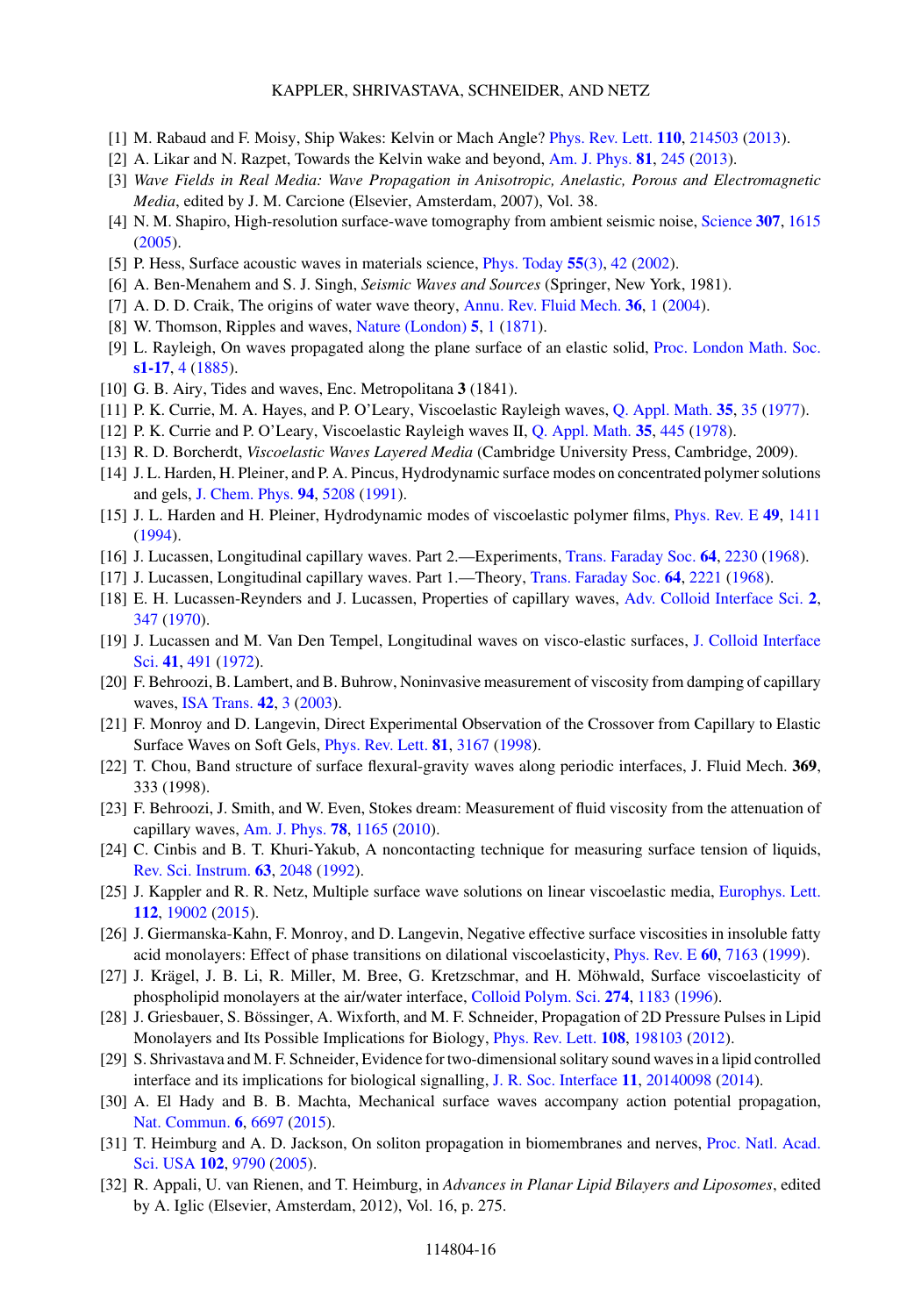- <span id="page-16-0"></span>[33] M. M. Rvachev, On axoplasmic pressure waves and their possible role in nerve impulse propagation, [Biophys. Rev. Lett.](https://doi.org/10.1142/S1793048010001147) **[05](https://doi.org/10.1142/S1793048010001147)**, [73](https://doi.org/10.1142/S1793048010001147) [\(2010\)](https://doi.org/10.1142/S1793048010001147).
- [34] J. Griesbauer, A. Wixforth, and M. F. Schneider, Wave propagation in lipid monolayers, [Biophys. J.](https://doi.org/10.1016/j.bpj.2009.07.049) **[97](https://doi.org/10.1016/j.bpj.2009.07.049)**, [2710](https://doi.org/10.1016/j.bpj.2009.07.049) [\(2009\)](https://doi.org/10.1016/j.bpj.2009.07.049).
- [35] L. D. Mosgaard, A. D. Jackson, and T. Heimburg, in *Advances in Planar Lipid Bilayers and Liposomes* (Ref. [\[32\]](#page-15-0)), pp. 51–74.
- [36] B. Fichtl, S. Shrivastava, and M. F. Schneider, Protons at the speed of sound: Predicting specific biological signaling from physics, [Sci. Rep.](https://doi.org/10.1038/srep22874) **[6](https://doi.org/10.1038/srep22874)**, [22874](https://doi.org/10.1038/srep22874) [\(2016\)](https://doi.org/10.1038/srep22874).
- [37] B. Martinac, M. Buechner, A. H. Delcour, J. Adler, and C. Kung, Pressure-sensitive ion channel in Escherichia coli, [Proc. Natl. Acad. Sci. USA](https://doi.org/10.1073/pnas.84.8.2297) **[84](https://doi.org/10.1073/pnas.84.8.2297)**, [2297](https://doi.org/10.1073/pnas.84.8.2297) [\(1987\)](https://doi.org/10.1073/pnas.84.8.2297).
- [38] B. Coste, J. Mathur, M. Schmidt, T. J. Earley, S. Ranade, M. J. Petrus, A. E. Dubin, and A. Patapoutian, Piezo1 and Piezo2 are essential components of distinct mechanically activated cation channels, [Science](https://doi.org/10.1126/science.1193270) **[330](https://doi.org/10.1126/science.1193270)**, [55](https://doi.org/10.1126/science.1193270) [\(2010\)](https://doi.org/10.1126/science.1193270).
- [39] G. H. Kim, P. Kosterin, A. L. Obaid, and B. M. Salzberg, A mechanical spike accompanies the action potential in mammalian nerve terminals, [Biophys. J.](https://doi.org/10.1529/biophysj.106.103754) **[92](https://doi.org/10.1529/biophysj.106.103754)**, [3122](https://doi.org/10.1529/biophysj.106.103754) [\(2007\)](https://doi.org/10.1529/biophysj.106.103754).
- [40] I. Tasaki, A. Watanabe, R. Sandlin, and L. Carnay, Changes in fluorescence, turbidity, and birefringence associated with nerve excitation, [Proc. Natl. Acad. Sci. USA](https://doi.org/10.1073/pnas.61.3.883) **[61](https://doi.org/10.1073/pnas.61.3.883)**, [883](https://doi.org/10.1073/pnas.61.3.883) [\(1968\)](https://doi.org/10.1073/pnas.61.3.883).
- [41] I. Tasaki, Mechanical and thermal changes in the *Torpedo* electric organ associated with its postsynaptic potentials, [Biochem. Biophys. Res. Commun.](https://doi.org/10.1006/bbrc.1995.2514) **[215](https://doi.org/10.1006/bbrc.1995.2514)**, [654](https://doi.org/10.1006/bbrc.1995.2514) [\(1995\)](https://doi.org/10.1006/bbrc.1995.2514).
- [42] B. Coste, B. Xiao, J. S. Santos, R. Syeda, J. Grandl, K. S. Spencer, S. E. Kim, M. Schmidt, J. Mathur, A. E. Dubin, M. Montal, and A. Patapoutian, Piezo proteins are pore-forming subunits of mechanically activated channels, [Nature \(London\)](https://doi.org/10.1038/nature10812) **[483](https://doi.org/10.1038/nature10812)**, [176](https://doi.org/10.1038/nature10812) [\(2012\)](https://doi.org/10.1038/nature10812).
- [43] S. Sukharev and F. Sachs, Molecular force transduction by ion channels—Diversity and unifying principles, [J. Cell Sci.](https://doi.org/10.1242/jcs.092353) **[125](https://doi.org/10.1242/jcs.092353)**, [3075](https://doi.org/10.1242/jcs.092353) [\(2012\)](https://doi.org/10.1242/jcs.092353).
- [44] D. J. Acheson, *Elementary Fluid Dynamics* (Clarendon, Oxford, 1990).
- [45] E. V. Vargas, A. Ludu, R. Hustert, P. Gumrich, A. D. Jackson, and T. Heimburg, Periodic solutions and refractory periods in the soliton theory for nerves and the locust femoral nerve, [Biophys. Chem.](https://doi.org/10.1016/j.bpc.2010.11.001) **[153](https://doi.org/10.1016/j.bpc.2010.11.001)**, [159](https://doi.org/10.1016/j.bpc.2010.11.001) [\(2011\)](https://doi.org/10.1016/j.bpc.2010.11.001).
- [46] F. Mainardi, *Fractional Calculus and Waves in Linear Viscoelasticity: An Introduction to Mathematical Models* (Imperial College Press, London, 2010).
- [47] S. Holm and S. P. Näsholm, Comparison of fractional wave equations for power law attenuation in ultrasound and elastography, [Ultrasound Med. Biol.](https://doi.org/10.1016/j.ultrasmedbio.2013.09.033) **[40](https://doi.org/10.1016/j.ultrasmedbio.2013.09.033)**, [695](https://doi.org/10.1016/j.ultrasmedbio.2013.09.033) [\(2014\)](https://doi.org/10.1016/j.ultrasmedbio.2013.09.033).
- [48] M. Caputo, Linear models of dissipation whose Q is almost frequency independent, Ann. Geophys. **19**, 383 (1966).
- [49] M. G. Wismer, Finite element analysis of broadband acoustic pulses through inhomogenous media with power law attenuation, [J. Acoust. Soc. Am.](https://doi.org/10.1121/1.2354032) **[120](https://doi.org/10.1121/1.2354032)**, [3493](https://doi.org/10.1121/1.2354032) [\(2006\)](https://doi.org/10.1121/1.2354032).
- [50] A. Jaishankar and G. H. McKinley, Power-law rheology in the bulk and at the interface: Quasi-properties and fractional constitutive equations, [Proc. R. Soc. A](https://doi.org/10.1098/rspa.2012.0284) **[469](https://doi.org/10.1098/rspa.2012.0284)**, [20120284](https://doi.org/10.1098/rspa.2012.0284) [\(2012\)](https://doi.org/10.1098/rspa.2012.0284).
- [51] Y. Wang, Generalized viscoelastic wave equation, [Geophys. J. Int.](https://doi.org/10.1093/gji/ggv514) **[204](https://doi.org/10.1093/gji/ggv514)**, [1216](https://doi.org/10.1093/gji/ggv514) [\(2016\)](https://doi.org/10.1093/gji/ggv514).
- [52] S. Holm, S. P. Näsholm, F. Prieur, and R. Sinkus, Deriving fractional acoustic wave equations from mechanical and thermal constitutive equations, [Comput. Math. Appl.](https://doi.org/10.1016/j.camwa.2013.02.024) **[66](https://doi.org/10.1016/j.camwa.2013.02.024)**, [621](https://doi.org/10.1016/j.camwa.2013.02.024) [\(2013\)](https://doi.org/10.1016/j.camwa.2013.02.024).
- [53] [R. C. MacDonald and S. A. Simon, Lipid monolayer states and their relationships to bilayers,](https://doi.org/10.1073/pnas.84.12.4089) Proc. Natl. Acad. Sci. USA **[84](https://doi.org/10.1073/pnas.84.12.4089)**, [4089](https://doi.org/10.1073/pnas.84.12.4089) [\(1987\)](https://doi.org/10.1073/pnas.84.12.4089).
- [54] J. R. Hazel, Thermal adaptation in biological membranes: Is homeoviscous adaptation the explanation? [Annu. Rev. Physiol.](https://doi.org/10.1146/annurev.ph.57.030195.000315) **[57](https://doi.org/10.1146/annurev.ph.57.030195.000315)**, [19](https://doi.org/10.1146/annurev.ph.57.030195.000315) [\(1995\)](https://doi.org/10.1146/annurev.ph.57.030195.000315).
- [55] G. Matsumoto and I. Tasaki, A study of conduction velocity in nonmyelinated nerve fibers, [Biophys. J.](https://doi.org/10.1016/S0006-3495(77)85532-X) **[20](https://doi.org/10.1016/S0006-3495(77)85532-X)**, [1](https://doi.org/10.1016/S0006-3495(77)85532-X) [\(1977\)](https://doi.org/10.1016/S0006-3495(77)85532-X).
- [56] M. Ringkamp, L. M. Johanek, J. Borzan, T. V. Hartke, G. Wu, E. M. Pogatzki-Zahn, J. N. Campbell, B. Shim, R. J. Schepers, and R. A. Meyer, Conduction properties distinguish unmyelinated sympathetic efferent fibers and unmyelinated primary afferent fibers in the monkey, [PLoS One](https://doi.org/10.1371/journal.pone.0009076) **[5](https://doi.org/10.1371/journal.pone.0009076)**, [e9076](https://doi.org/10.1371/journal.pone.0009076) [\(2010\)](https://doi.org/10.1371/journal.pone.0009076).
- [57] F. K. Sanders and D. Whitteridge, Conduction velocity and myelin thickness in regenerating nerve fibres, [J. Physiol.](https://doi.org/10.1113/jphysiol.1946.sp004160) **[105](https://doi.org/10.1113/jphysiol.1946.sp004160)**, [152](https://doi.org/10.1113/jphysiol.1946.sp004160) [\(1946\)](https://doi.org/10.1113/jphysiol.1946.sp004160).